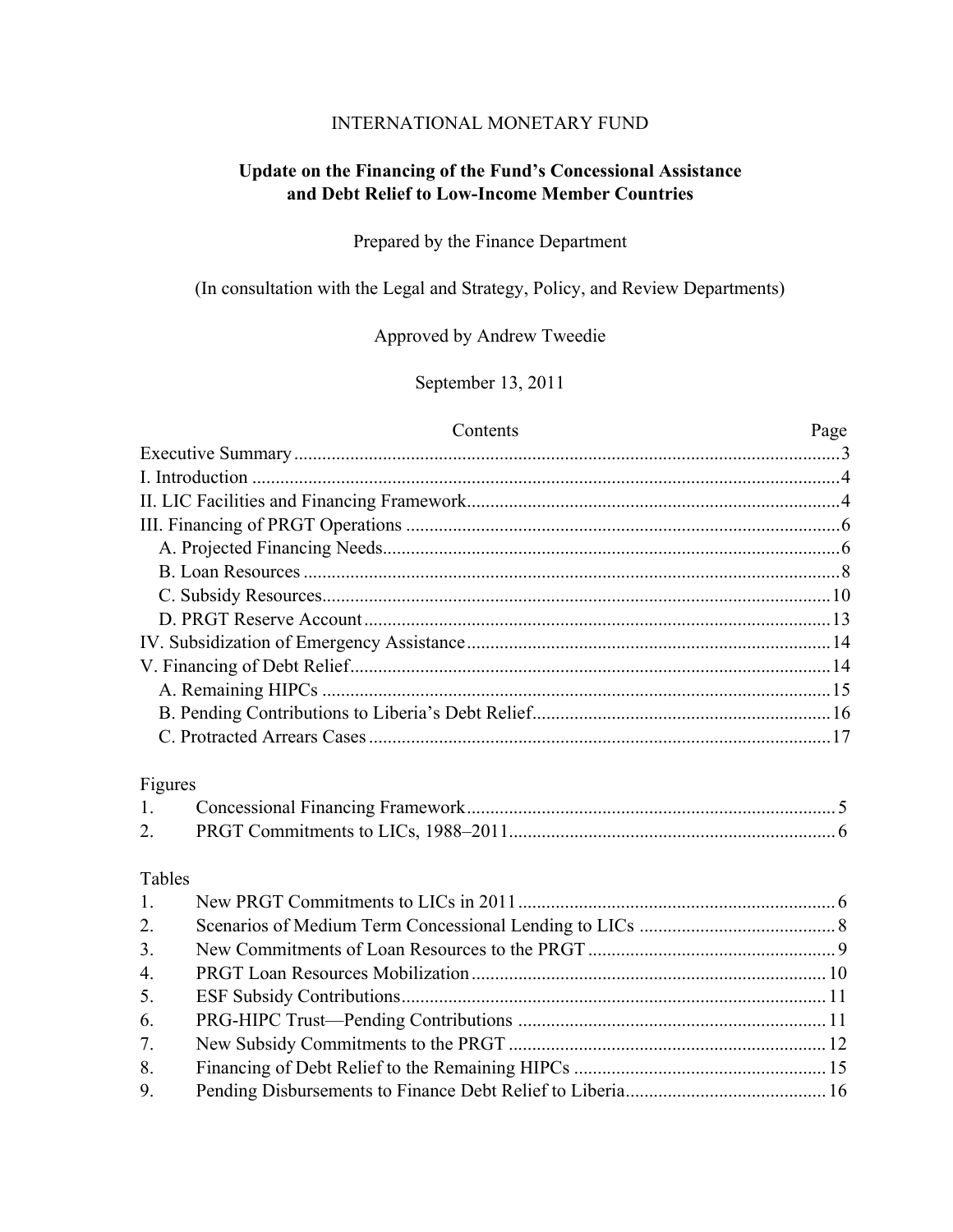# Appendix Tables

| $1_{\cdot}$ | Summary of Bilateral Commitments to the PRGF-ESF and PRG-HIPC Trusts  18 |  |
|-------------|--------------------------------------------------------------------------|--|
| 2.          |                                                                          |  |
| 3.          |                                                                          |  |
| 4.          |                                                                          |  |
| 5.          |                                                                          |  |
| 6.          |                                                                          |  |
| 7.          |                                                                          |  |
| 8.          |                                                                          |  |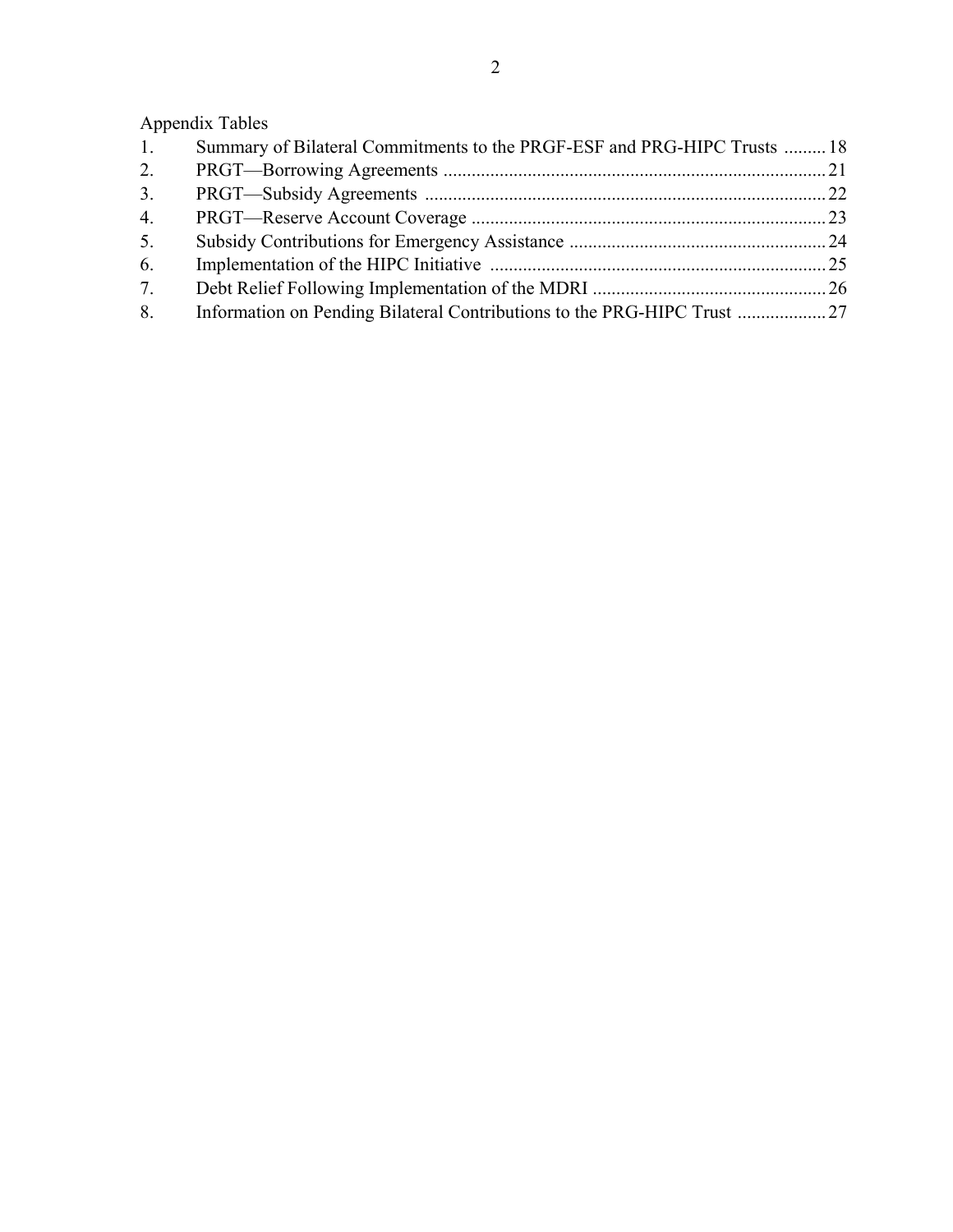#### **EXECUTIVE SUMMARY**

**Lower-than-expected demand over the recent past has raised the lending capacity of the PRGT for the years 2012–14.** Staff's latest projections suggest PRGT demand in 2011 could be about SDR 1.4 billion, up from SDR 1.2 billion in 2010. Assuming the 2009 LIC financing package is completed, these projections would be consistent with lending capacity of about SDR 2.1 billion per year from 2012–14, or SDR 1.5 billion per year through 2015.

**Most of the targeted loan resources under the 2009 package have now been secured, but additional pledges of about SDR 1 billion in loans are still needed**. Fourteen members have pledged SDR 9.8 billion in new loan resources for the PRGT, compared to the target of SDR 10.8 billion. New borrowing agreements totaling SDR 9.5 billion have been signed with thirteen lenders. Eight of these agreements provide loan resources in SDRs, and seven creditors also participate in the voluntary encashment regime.

**Pledges of additional bilateral subsidy resources remain necessary to complete the overall agreed financing package**. So far, twenty-three members have committed SDR 155 million in additional subsidies, compared to the agreed target for bilateral subsidy contributions of SDR 200–400 million (in end 2008 NPV terms). A number of large traditional donors have not yet made pledges.

**The Board has affirmed its support for a strategy to use part of the profits from recent gold sales to generate SDR 0.5-0.6 billion (end-2008 NPV terms) to subsidize PRGT lending to LICs**. This strategy will require a distribution of part of the profits to members with a prior agreement to return them as donor contributions to the PRGT. It will be important to ensure that the initiation of the distribution process does not undermine the current bilateral fund-raising process.

**Available resources in the HIPC/MDRI accounts are projected to be sufficient to cover debt relief to the few remaining eligible countries (except Somalia and Sudan)**. Substantial additional resources will be needed when Somalia and Sudan are ready to embark on the HIPC Initiative. The approach developed for Liberia's debt relief, including financing modalities, could provide a useful framework for these two countries at an appropriate time.

**Following Liberia's HIPC completion point, a number of countries have yet to finalize their contributions to Liberia's debt relief**. These members should disburse their pledged contributions as soon as possible.

**The PRGT is projected to have the capacity for sustainable lending of about SDR 0.7-0.8 billion annually beyond 2014**. Based on staff's longer term projections, however, additional subsidy resources would eventually be needed to ensure the PRGT has sufficient capacity to meet expected demand.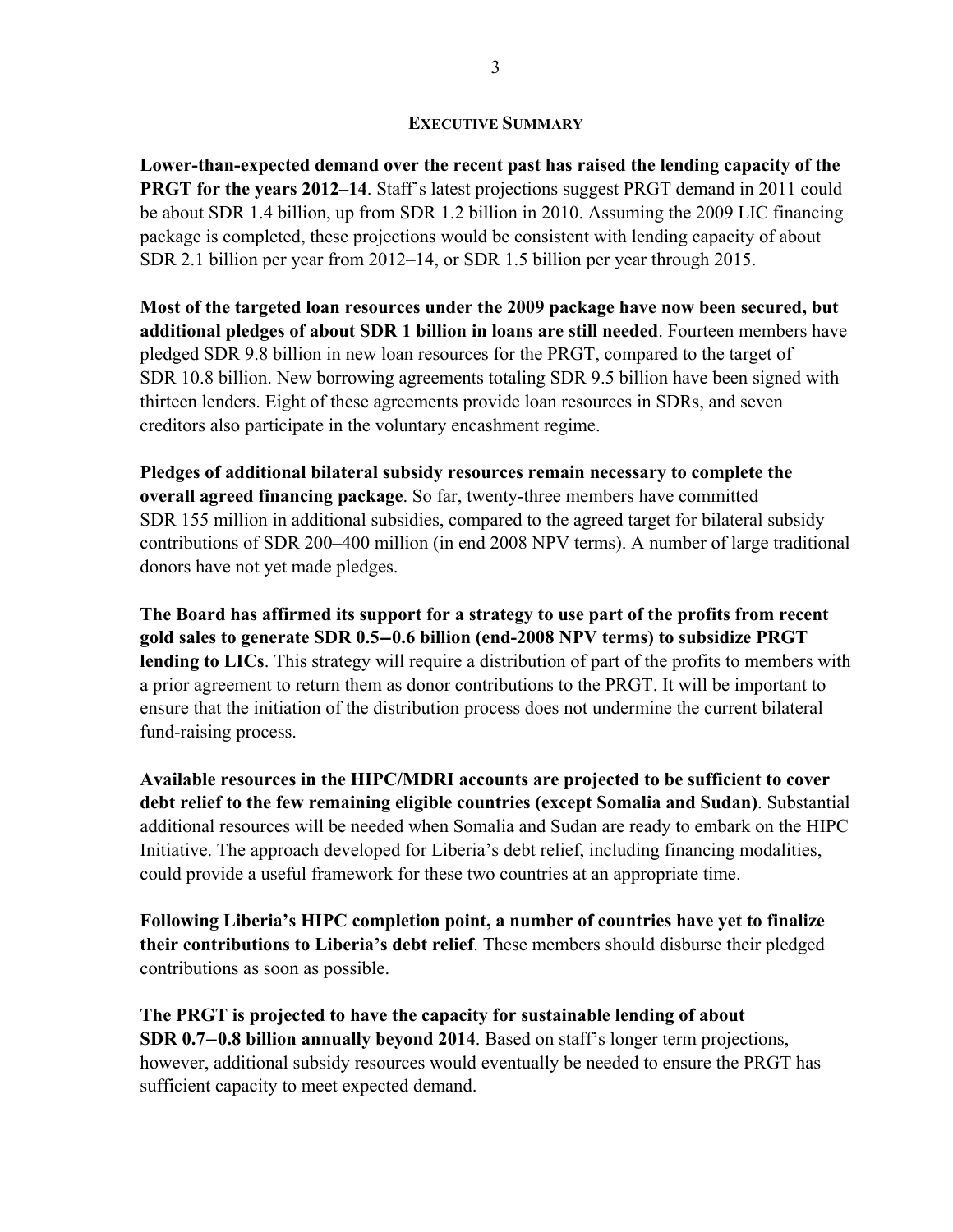### **I. INTRODUCTION**<sup>1</sup>

1. **This paper reviews the status of financing for the Fund's concessional lending and**  debt relief for low-income countries (LICs).<sup>2</sup> It is based on the latest available data and projections, and it takes into account the pledges made so far in response to the Managing Director's fund-raising request of August 2009.

2. **The paper is organized as follows**. Section II describes progress in the implementation of the July 2009 reform of the Fund's concessional lending instruments and the associated financing framework. Section III reviews PRGT operations and discusses developments in the PRGT Reserve Account. Section IV provides updates on the subsidization of emergency assistance, while Section V presents the developments on the financing of debt relief under the HIPC, MDRI, and the Post-Catastrophe Debt Relief (PCDR) Trust.

### **II. LIC FACILITIES AND FINANCING FRAMEWORK**

3. **Since the effectiveness of the LIC reforms in January 2010, the PRGT has been fully operational**. Lending commitments to LICs have been approved under all three PRGT facilities—the Extended Credit Facility (ECF), the Standby Credit Facility (SCF), and the Rapid Credit Facility (RCF).<sup>3</sup> Since the effectiveness of the LIC reforms, total commitments under the ECF amounted to SDR 1.5 billion (including augmentations under existing ECF programs), and commitments under the SCF and the RCF amounted to SDR 0.1 billion each. Loan and subsidy resources have been made available for all the loan and subsidy accounts of the PRGT (Figure 1). In light of the closure of the ESF Subsidy Account in May 2010 after resources in that account were depleted, the resources in the ECF Subsidy Account are available to meet the subsidy needs of the existing ESF loans.

<sup>&</sup>lt;sup>1</sup> This paper was prepared by a staff team led by Robert Powell and comprising Patrick Njoroge, Ivetta Hakobyan, Sandra Marcelino, Maria Mendez, Izabela Rutkowska, and Fang Yang.

 $2$  The decisions adopting both the PRG-HIPC Trust and MDRI Trust Instruments require that the Executive Board conduct semi-annual reviews of the financing of these Trusts (Decision No. 11436-(97/10), February 4, 1997, as amended; and **Decision No. 13588-(05/99)** MDRI, adopted November 23, 2005, and effective on January 5, 2006). A decision to complete the current semi-annual reviews is proposed in Section VI. Starting in 2002, staff has updated the Board regularly on the mobilization of resources for the subsidization of emergency assistance.

<sup>&</sup>lt;sup>3</sup> See *IMF Reforms Financial Facilities for Low-Income Countries* (7/29/09). The Framework became effective on January 7, 2010.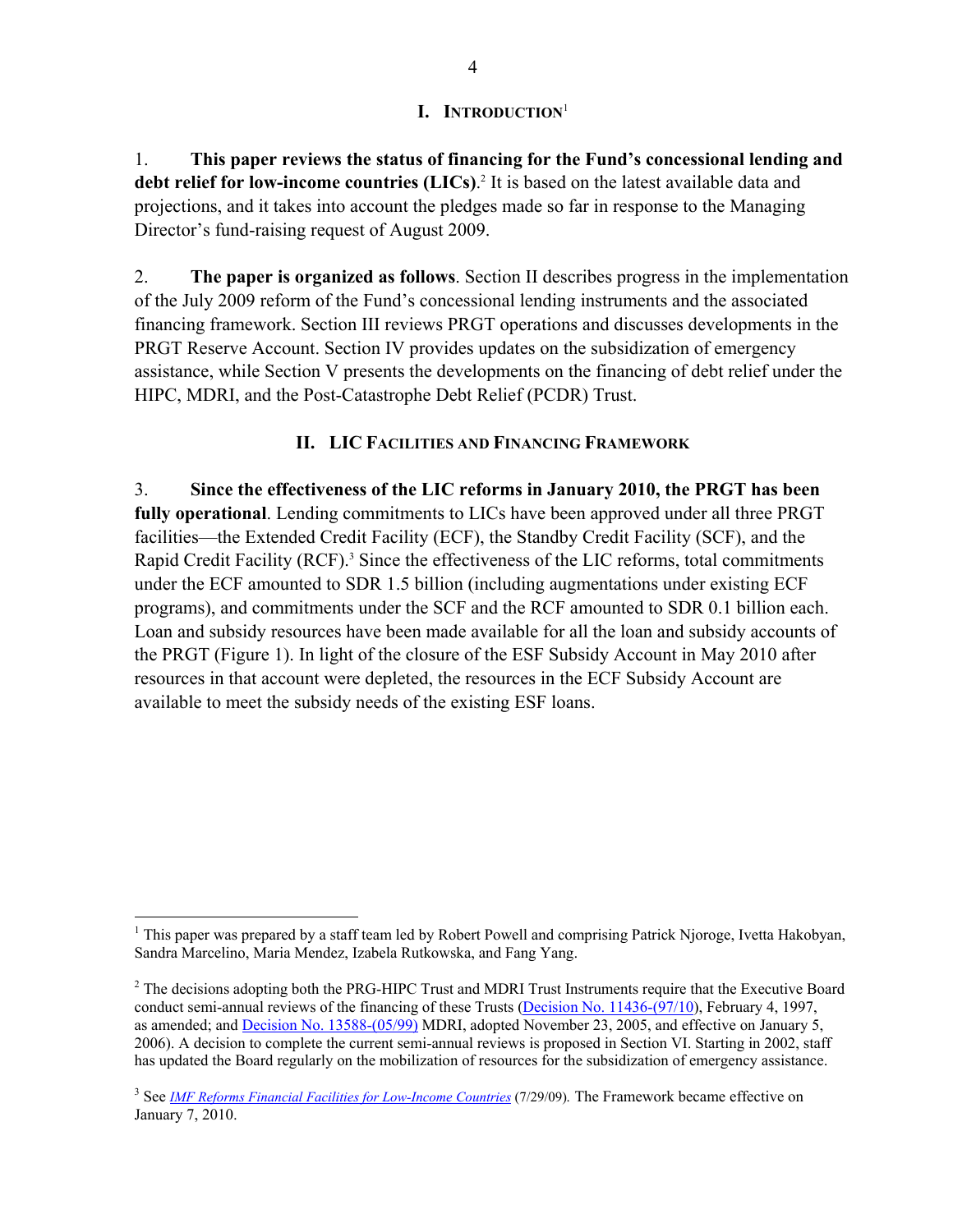

4. **A new structure of PRGT lending interest rates has also applied**. The 2009 LIC facility reform provided increased concessionality of the Fund's financial support to LICs through a new interest rate structure. The interest rate structure is subject to periodic reviews to take account of the developments in world interest rates—the first review is expected to be completed by December 31, 2011.<sup>4</sup> In addition, a temporary waiver of interest payments remains in effect on all outstanding PRGT loans through December 2011 and subsidization of the rate of charge to zero percent for subsidized EPCA/ENDA through January 2012.

### 5. **The LIC financing package, approved in July 2009 as part of the LIC reforms,**

**remains appropriate**. The financing package aimed to boost the Fund's concessional lending capacity to SDR 11.3 billion for 2009–14, and requires the mobilization of new loan resources of SDR 10.8 billion to meet the projected demand (including a liquidity buffer to enable a voluntary encashment regime). The package also includes new subsidy resources of SDR 1.5 billion (end-2008 NPV terms). Most of the additional subsidies are being financed from the Fund's internal resources—including transfers from the PRGT Reserve Account, delaying reimbursement of the GRA for PRGT administrative costs, and use of resources linked to gold sales. New bilateral subsidy contributions of SDR 200-400 million (end-2008 NPV terms) are also an important element to complete the financing package.<sup>5</sup> A wide spectrum of the membership has been approached to mobilize the necessary loan and bilateral subsidy resources, and staff has been following up on these requests.

<sup>&</sup>lt;sup>4</sup> See Decision No. 14354-(09-79), adopted July 23, 2009, and effective on January 7, 2010.

<sup>5</sup> Additional background information for these estimates was provided in *Financing the Fund's Concessional Lending to Low-Income Countries*.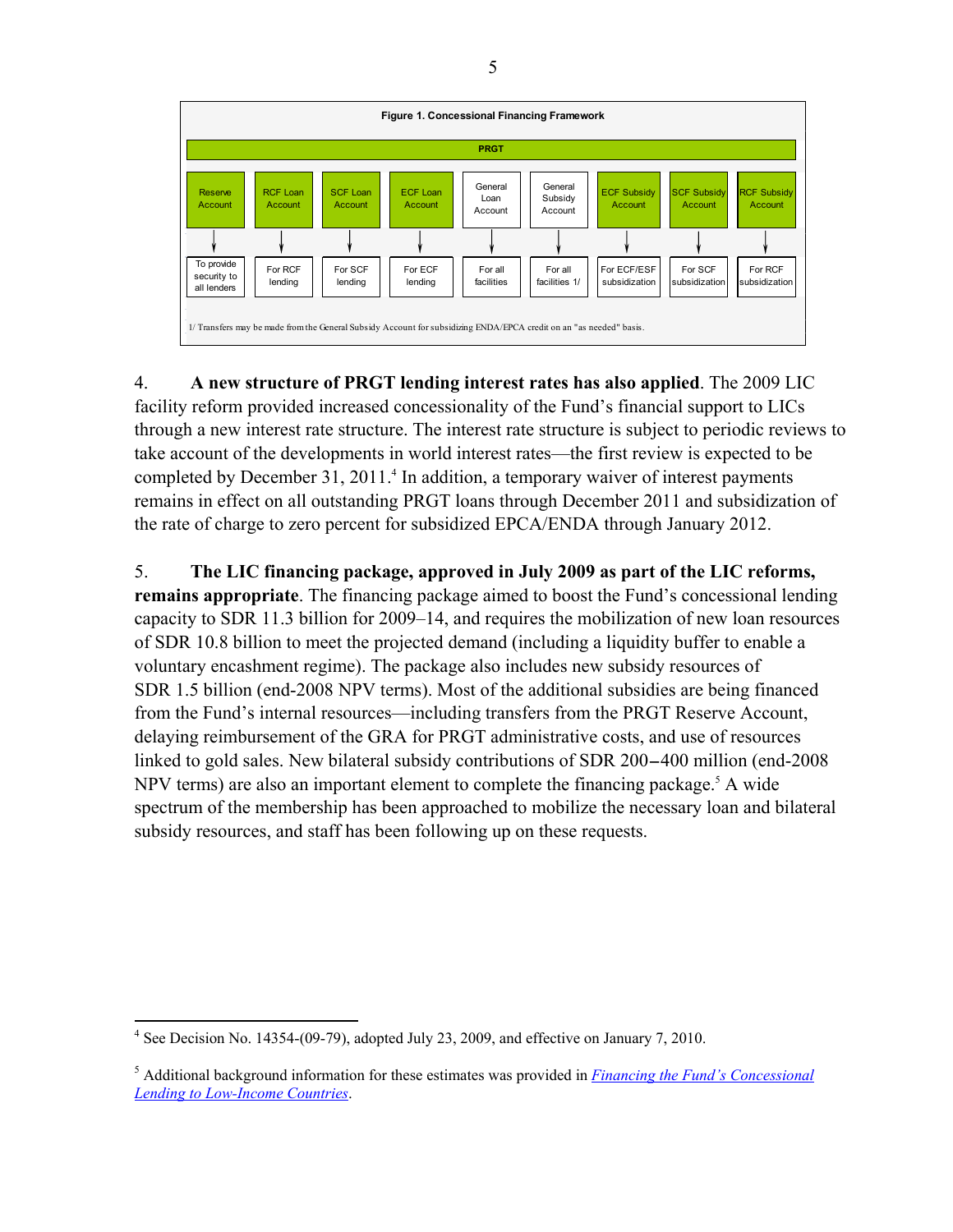### **III. FINANCING OF PRGT OPERATIONS**

### **A. Projected Financing Needs**

#### 6. **New PRGT commitments in the first eight months of 2011 amounted to**

**SDR 0.5 billion** (Table 1 and Figure 2). They included: (i) SDR 392.3 million for two new ECF arrangements; (ii) augmentations totaling SDR 39.1 million under three existing ECF arrangements; and (iii) RCF financing of SDR 88.4 million for three members. There has been no SCF commitment during this period.

| Country                  | Board approval | Amount | Country                    | Board approval | Amount |  |  |  |
|--------------------------|----------------|--------|----------------------------|----------------|--------|--|--|--|
| New ECF arrangements     |                | 392.3  | <b>RCF disbursements</b>   |                | 88.4   |  |  |  |
| Kenya                    | $Jan-11$       | 325.7  | St. Lucia                  | Jan-11         | 3.8    |  |  |  |
| Kyrgyz Republic          | $Jun-11$       | 66.6   | St. Vincent and Grenadines | Feb-11         | 2.1    |  |  |  |
|                          |                |        | Cote d'Ivoire              | July-11        | 81.3   |  |  |  |
| <b>ECF</b> augmentations |                | 39.1   | St. Vincent and Grenadines | $July-11$      | 1.2    |  |  |  |
| Mali                     | $Jun-11$       | 25.2   |                            |                |        |  |  |  |
| <b>Burundi</b>           | $Jul-11$       | 5.0    |                            |                |        |  |  |  |
| Liberia                  | $Jul-11$       | 8.9    |                            |                |        |  |  |  |
|                          |                |        | Total                      |                | 519.8  |  |  |  |
|                          |                |        |                            |                |        |  |  |  |

Table 1. New PRGT Commitments to LICs in 2011 (In millions of SDRs, as of end-August 2011)

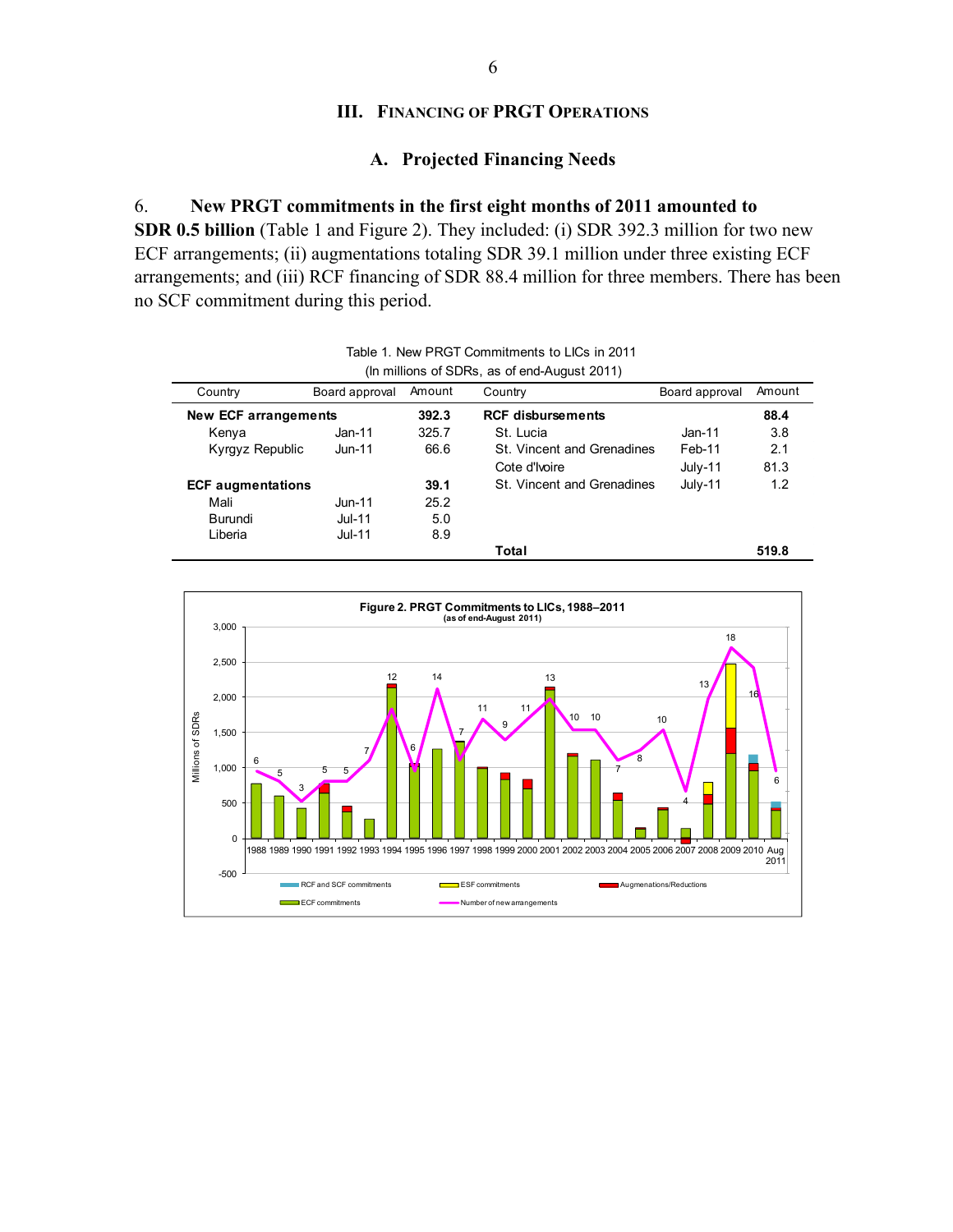7. **Lower-than-expected demand over the recent past has raised the lending capacity of the PRGT for the years 2012**–**14**. New lending commitments to LICs in 2009, at SDR 2.5 billion, were broadly in line with projections, but LIC demand has since fallen back more rapidly than was assumed, reflecting in part the rapid recovery of many LICs after the global financial crisis.<sup>6</sup>

8. **Staff's latest projections suggest PRGT demand in 2011 could be about SDR 1.4 billion**. While the timing of potential requests from some members with larger quotas is uncertain, information provided by area departments suggest that total demand in 2011 could be higher than the SDR 1.2 billion in 2010 and broadly in line with the projections made at the time of the LIC reforms.

- These projections for 2011 would be consistent with a lending capacity of about SDR 2.1 billion per year for  $2012-14$  (Table 2–middle panel).<sup>7</sup> As such, the existing financing package would provide scope for commitments to rise significantly to meet possible needs arising from the slow pace of global recovery. Under this high demand scenario, the self-sustained subsidization of the PRGT would commence in 2015 at an annual capacity of about SDR 0.7 billion.
- However, if demand in the medium term was to remain in the range of SDR 1.4-1.6 billion, as was previously assumed, the completion of the 2009 LIC financing package would imply available resources that could support commitments at this level for an additional year, through end-2015 (Table 2–lower panel). Alternatively, these uncommitted subsidy resources could be used to raise the projected sustainable lending capacity of the PRGT starting from 2015 by about SDR 0.1 billion to SDR  $0.8$  billion.<sup>8</sup>

<sup>6</sup> See *Emerging from the Global Crisis—Macroeconomic Challenges Facing Low-Income Countries* (11/10/10) for a discussion of LICs' countercyclical response and IMF financial support that helped ease the impact of the crisis and facilitated the recovery.

 $^7$  These projections do not take into account the three protracted arrears cases (Somalia, Sudan, and Zimbabwe). Zimbabwe has protracted arrears to the PRGT and was removed from the list of PRGT-eligible countries. *See IMF Declares Zimbabwe Ineligible To Use IMF Resources* (9/25/01).

 $8$  It has been envisaged that once the available subsidy resources are fully committed, the PRGT lending could be subsidized on a "self-sustained basis" using the resources in the Reserve Account. For illustrative purposes, the sustainable lending capacity combines lending subsidized by the Reserve Account and by the uncommitted subsidy resources assumed in the 2009 financing package at end-2014.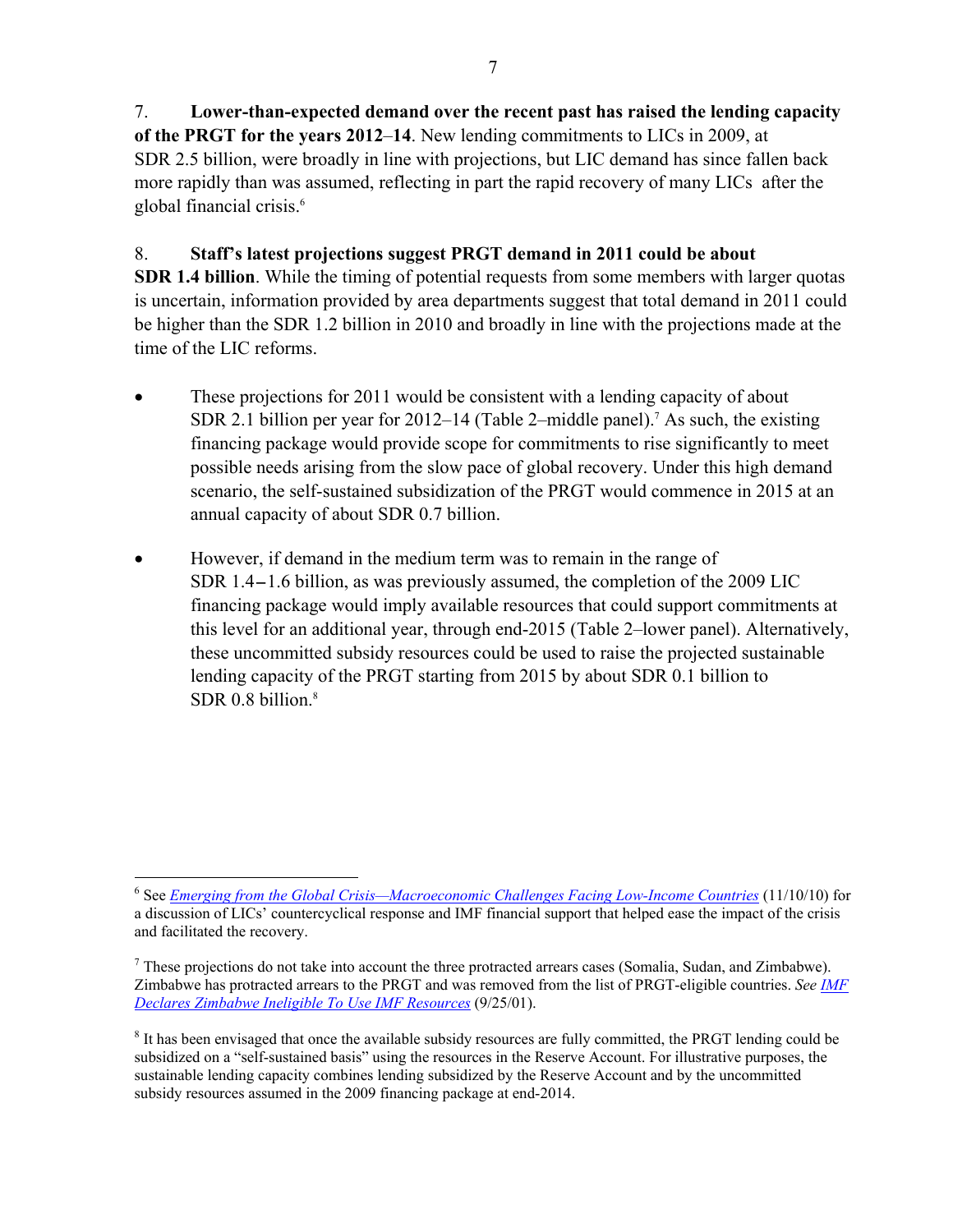Table 2. Scenarios of Medium Term Concessional Lending to LICs

| Commitments                  | Actual annual<br>average                        |      | Actual |      | Projections |      |      | Total 2/      | Sustainable<br>lending<br>capacity |
|------------------------------|-------------------------------------------------|------|--------|------|-------------|------|------|---------------|------------------------------------|
|                              | 2000-081/                                       | 2009 | 2010   | 2011 | 2012        | 2013 | 2014 | $(2009 - 14)$ | beyond 2014                        |
|                              | Projections at the time of the 2009 LIC reforms |      |        |      |             |      |      |               |                                    |
| In billions of SDR           | 0.7                                             | 2.7  | 2.7    | 1.5  | 1.5         | 1.5  | 1.5  | 11.3          | 0.70                               |
| In billions of US\$ $3/$     | 1.0                                             | 4.0  | 4.0    | 2.3  | 2.3         | 2.3  | 2.3  | 17.0          |                                    |
| <b>High Demand Scenario</b>  |                                                 |      |        |      |             |      |      |               |                                    |
| In billions of SDR           | 0.7                                             | 2.5  | 1.2    | 1.4  | 2.1         | 2.1  | 2.1  | 11.3          | 0.70                               |
| In billions of US\$ $3/$     | 1.0                                             | 3.7  | 1.8    | 2.1  | 3.1         | 3.1  | 3.1  | 17.0          |                                    |
| <b>Lower Demand Scenario</b> |                                                 |      |        |      |             |      |      |               |                                    |
| In billions of SDR           | 0.7                                             | 2.5  | 1.2    | 1.4  | 1.5         | 1.5  | 1.5  | 9.6           | 0.80                               |
| In billions of US\$ $3/$     | 1.0                                             | 3.7  | 1.8    | 2.1  | 2.3         | 2.3  | 2.3  | 14.3          |                                    |

Source: Finance Department.

1/Excluding the relatively high level of lending committed to Pakistan in the aftermath of 9/11, and to Liberia in 2008 following arrears clearance.

2/May not add up due to rounding.

3/ Assuming exchange rate of US\$1.5 per SDR.

#### **B. Loan Resources**

9. **Most of the targeted loan resources under the 2009 financing package have now been secured**. Fourteen members have pledged SDR 9.8 billion in new loan resources for the PRGT, compared to the target of SDR 10.8 billion. New borrowing agreements totaling SDR 9.5 billion have been signed with thirteen lenders (Table 3). The bulk of the secured resources are available to the GLA and the ECF Loan Account—SDR 7.0 billion and SDR 2.1 billion, respectively, while the SCF and RCF Loan Accounts have each received SDR 0.2 billion. Since the last update, SDR 1.8 billion has been secured for the General Loan Account (GLA) through borrowing agreements with the Bank of Italy, the Swiss National Bank, and the Saudi Arabian Monetary Agency. However, additional pledges of about SDR 1 billion are still needed to reach the agreed target.

10. **Some of the new PRGT borrowing agreements have made use of elements of the new framework for mobilizing bilateral loan resources**. 9 Of the loan resources secured so far, SDR 5.6 billion are through traditional Loan Agreements, and SDR 3.9 billion through Note Purchase Agreements (NPAs). Seven members—China, France, Italy, Korea, Japan, the United Kingdom and Saudi Arabia—have included in their borrowing agreements participation in the encashment regime of the PRGT, which will enable their claims to be readily repayable in case of balance of payments need. Five of these borrowing agreements have shorter maturities than under traditional loan agreements. In all these cases, the Fund, at its sole discretion, can extend the maturities for additional periods up to the maturity dates for the corresponding loan disbursements under the facility of the Trust.

11. **Borrowing agreements in SDRs have also supported PRGT lending**. Eight of the new borrowing agreements provide SDR 7.5 billion loan resources in SDRs and all these

<sup>&</sup>lt;sup>9</sup> See Decision No. 14593-(10/41), adopted April 21, 2010.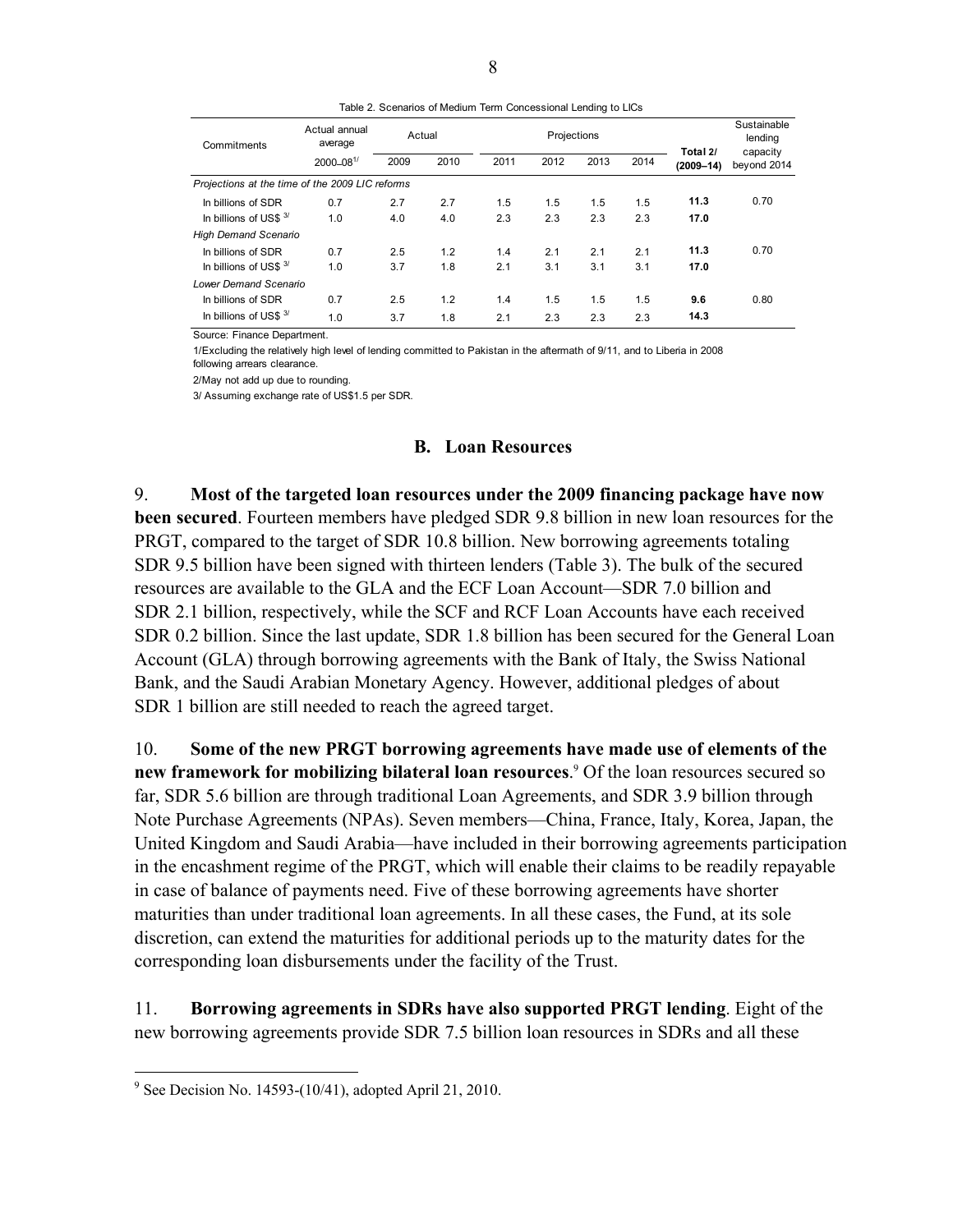contributors have voluntary SDR trading arrangements in place. 10 As of end-June 2011, drawings of SDR 59.9 million have been made under these new SDR borrowing agreements, and sales of SDRs related to these drawings amounted to SDR 49 million. These sales were conducted through the voluntary SDR trading arrangements.

|                  | (In millions of SDRs; as of end-August 2011) |                       |            |            |            |           |                                     |
|------------------|----------------------------------------------|-----------------------|------------|------------|------------|-----------|-------------------------------------|
|                  | Amount                                       | <b>Effective Date</b> | Media      | Type       |            |           | Account Encashment Shorter Maturity |
| <b>Effective</b> | 9,461                                        |                       |            |            |            |           |                                     |
| Canada           | 500                                          | 3/5/2010              | <b>USD</b> | Loan       | <b>GLA</b> | No        | No.                                 |
| China            | 800                                          | 9/3/2010              | <b>SDR</b> | <b>NPA</b> | <b>ECF</b> | Yes       | Yes                                 |
| Denmark          | 200                                          | 1/28/2010             | <b>USD</b> | Loan       | GLA        | <b>No</b> | No                                  |
| France           | 1,328                                        | 9/3/2010              | <b>SDR</b> | Loan       | <b>ECF</b> | Yes       | Yes                                 |
| Italy            | 800                                          | 4/18/2011             | <b>SDR</b> | Loan       | <b>ECF</b> | Yes       | No                                  |
| Japan            | 1,800                                        | 9/3/2010              | <b>SDR</b> | <b>NPA</b> | <b>GLA</b> | Yes       | Yes                                 |
| Korea            | 500                                          | 1/7/2011              | <b>SDR</b> | Loan       | <b>GLA</b> | Yes       | <b>No</b>                           |
| Netherlands      | 500                                          | 7/27/2010             | <b>EUR</b> | Loan       | <b>GLA</b> | No        | <b>No</b>                           |
| Norway           | 300                                          | 6/25/2010             | <b>USD</b> | Loan       | SCF, RCF   | No        | No                                  |
| Saudi Arabia     | 500                                          | 5/13/2011             | <b>SDR</b> | Loan       | <b>GLA</b> | Yes       | Yes                                 |
| Spain            | 405                                          | 12/17/2009            | <b>SDR</b> | Loan       | <b>GLA</b> | No        | No                                  |
| Switzerland      | 500                                          | 4/21/2011             | <b>EUR</b> | Loan       | <b>GLA</b> | No        | <b>No</b>                           |
| U.K.             | 1,328                                        | 9/3/2010              | <b>SDR</b> | <b>NPA</b> | <b>GLA</b> | Yes       | Yes                                 |
| Pledged          | 350                                          |                       |            |            |            |           |                                     |
| Belgium          | 350                                          |                       |            |            |            |           |                                     |
| Total            | 9,811                                        |                       |            |            |            |           |                                     |

| Table 3. New Commitments of Loan Resources to the PRGT 1/ |  |
|-----------------------------------------------------------|--|
| (In millions of SDRs; as of end-August 2011)              |  |

1/ Germany (KfW) made a pledge of SDR 1.53 billion. As mutually acceptable lending terms could not be agreed, it is excluded from the total.

12. **Uncommitted PRGT loan resources, including the recently secured resources, stood at about SDR 8.1 billion as of end-August 2011**. Specifically, available uncommitted resources of the GLA and the Special Loan Accounts (SLA) for the ECF, RCF, and SCF amounted to SDR 6.2 billion, SDR 1.8 billion, SDR 0.04 billion, and SDR 0.08 billion, respectively. These loan resources will be sufficient to cover projected demand beyond 2013.<sup>11</sup>

 $10$  New borrowing agreements that will provide resources in SDRs are with the following creditors: the Bank of Spain; Banque de France; the People's Bank of China; the Bank of Korea, the Government of Japan, the Government of the United Kingdom, the Bank of Italy, and the Saudi Arabian Monetary Agency.

<sup>&</sup>lt;sup>11</sup> The PRGT Instrument provides that resources of the SLAs will be drawn first for disbursements under the respective facilities, and the resources in the GLA will be used for a facility only when resources in the relevant SLA are exhausted. In addition, staff will manage disbursements under borrowing agreements of contributors participating in the encashment regime in a manner that preserves a sufficient liquidity buffer for the encashment regime to be operational.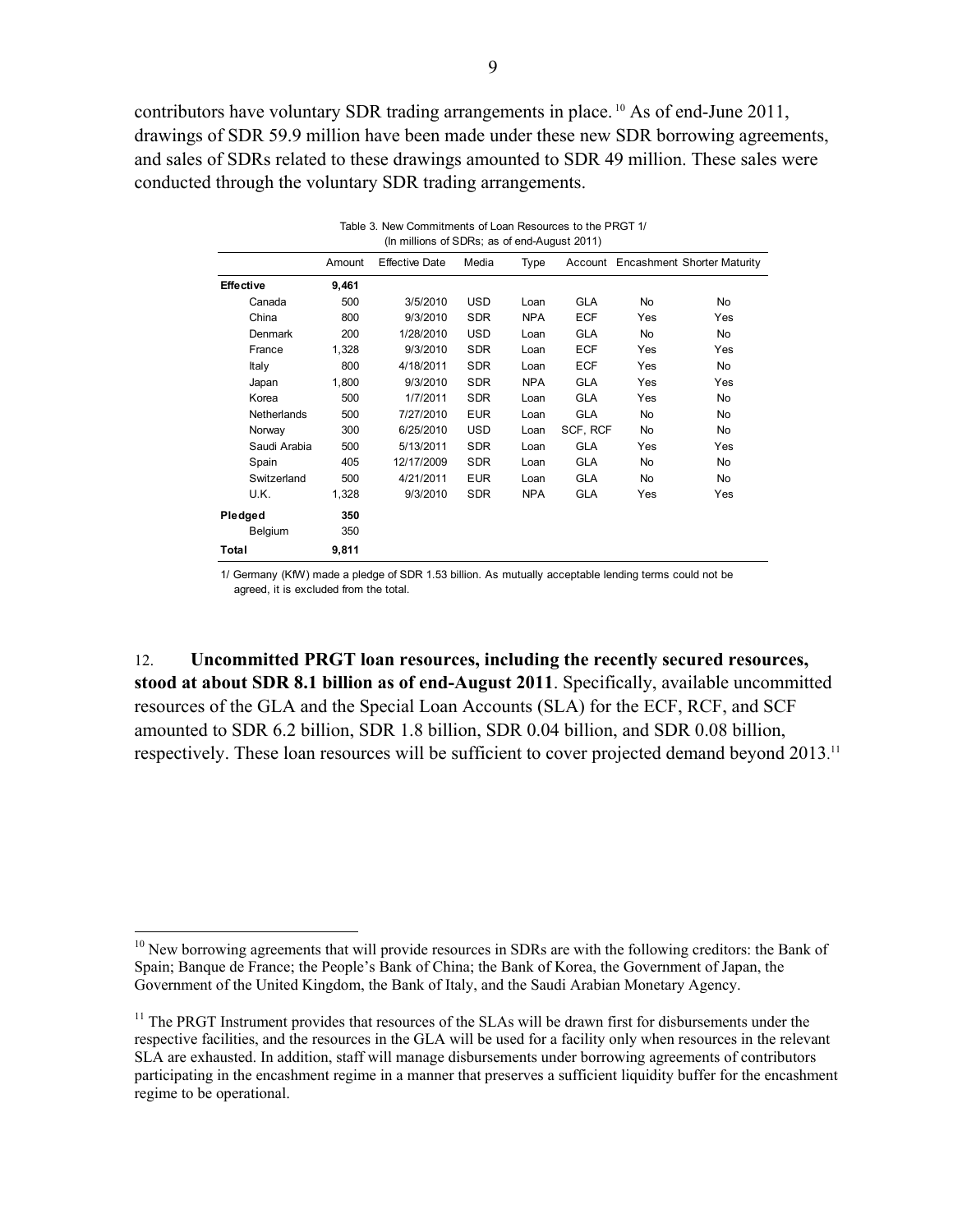13. **Additional pledges of about SDR 1 billion are still needed to complete the loan package**. The target at SDR 10.8 billion of new loan contributions would support the projected concessional lending capacity of SDR 11.3 billion through 2014/2015 and provide a liquidity buffer for loan contributions under the voluntary encashment regime. It is therefore important that further pledges of about SDR 1 billion be mobilized, and the remaining pledged resources be secured to complete the package (Table 4).

> Table 4. PRGT Loan Resources Mobilization (In billions of SDRs; as of end-August 2011)

| Target for loan resource mobilization        | 10.8 |
|----------------------------------------------|------|
| of which: initial target                     | 90   |
| liquidity buffer needed                      | 1.8  |
| Loan Resources Secured 1/                    | 9.5  |
| Additional resources required                | 1.3  |
| Memorandum items:                            |      |
| Loan resources pledged but not yet available | 0 A  |
|                                              |      |

1/ Secured through Loan Agreements with Canada, Denmark, France, Italy, Korea, the Netherlands, Norway, Saudi Arabia, Spain, and Switzerland and through Note Purchase Agreements with China, Japan, and the United Kingdom.

#### **C. Subsidy Resources**

14. **At end-June 2011, available PRGT subsidy resources amounted to SDR 1.4 billion, excluding contributions received or committed in the context of the current fund-raising effort**. 12 This amount includes all contributions pledged during the 2005 ESF fund-raising exercise, including SDR 57 million that are expected to be received (Table 5). However, it excludes SDR 25.9 million pledged during earlier fund-raising that donors have not yet provided (Table 6).13 On this basis, since it is estimated that about SDR 1 billion will be needed to subsidize existing PRGT commitments, SDR 0.4 billion is currently available to subsidize new lending.

 $\overline{a}$  $12$  This amount also excludes the internal resources approved as part of the financing package of July 2009, under which it was agreed that: (i) the equivalent of SDR 0.62 billion (end-2008 NPV terms) may be transferred from the Reserve Account to the General Subsidy Account for the subsidization of the Fund's lending under the PRGT; (ii) for the financial years 2010 to 2012, no reimbursement shall be made to the General Resources Account from the Reserve Account of the PRGT for the cost of administering the PRGT. The estimated cost of administering the PRGT shall be transferred after the end of each such financial year from the PRGT Reserve Account (through the Special Disbursement Account) to the General Subsidy Account of the PRGT; and (iii) the use of SDR 0.5–0.6 billion (end-2008 NPV terms) linked to gold sales. See *IMF Reforms Financial Facilities for Low-Income Countries*  $(7/29/09)$ .

<sup>&</sup>lt;sup>13</sup> Argentina disbursed its pledge of SDR 6.4 million to PRG-HIPC Trust from its Post SCA-2 account on May 30, 2011. This pledge was made in the context of the mobilization of subsidies for PRGF-HIPC operations in 1999.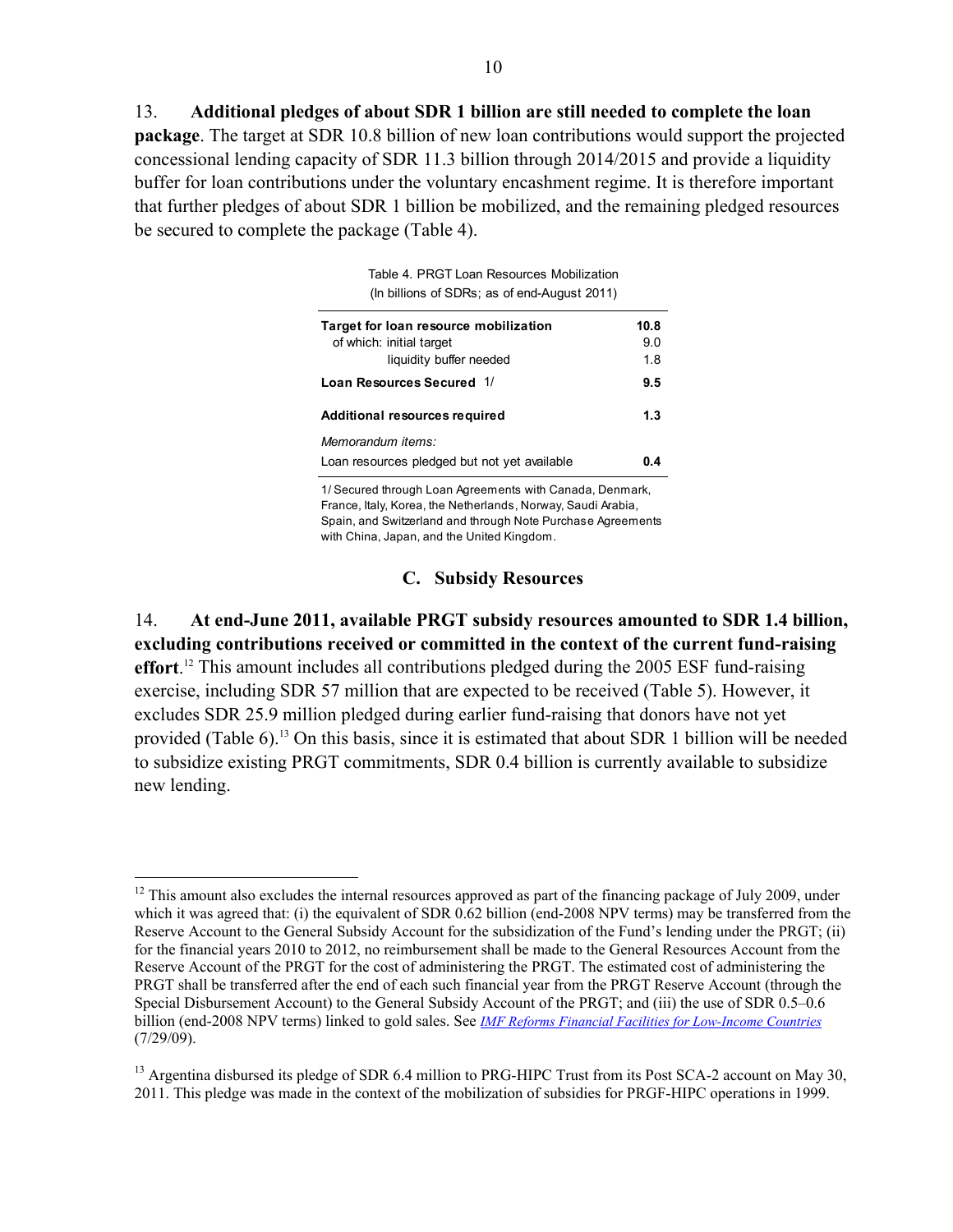|                           | Form of contribution |                   | Contribution pledged |  |                    | Contribution received |
|---------------------------|----------------------|-------------------|----------------------|--|--------------------|-----------------------|
|                           |                      |                   | (Amount)             |  | (SDR equivalent)   | (SDR equivalent)      |
| Canada                    | Grant                | CAN <sub>\$</sub> | 25.0                 |  | 14.3               | 15.0                  |
| France                    | Concessional Ioan    | SDR               | $20.0 \frac{1}{2}$   |  | $20.0 \frac{1}{2}$ | 0.6                   |
| Iceland                   | Grant                | <b>ISK</b>        | 10.2                 |  | 0.1                | 0.1                   |
| Japan                     | Grant                | <b>SDR</b>        | 20.0                 |  | 20.0               | 20.0                  |
| Norway                    | Grant                | SDR               | 24.7                 |  | 24.7               | 22.1                  |
| Oman                      | Grant                | <b>SDR</b>        | 3.0                  |  | 3.0                | 2.2                   |
| <b>Russian Federation</b> | Grant                | <b>SDR</b>        | 30.0                 |  | 30.0               | 30.0                  |
| Saudi Arabia              | Investment agreement | SDR               | 40.0 2/              |  | 40.02              | 5.9                   |
| Spain                     | Grant                | <b>SDR</b>        | 5.3                  |  | 5.3                | 5.3                   |
| Trinidad and Tobago       | Deposit agreement    | <b>SDR</b>        | $0.8$ 2/             |  | $0.8$ 2/           | 0.3                   |
| United Kingdom            | Grant                | £                 | 50.0                 |  | 53.1               | 53.1                  |
| Total                     |                      |                   |                      |  | 211.3              | 154.5                 |

Table 5. ESF Subsidy Contributions (In millions of currency units; end-June 2011)

1/ To be generated from the concessional loan as an implicit subsidy.

2/ Reflecting net investment income (in end-2005 NPV terms) to be generated from deposit/investment agreements.

| $\frac{1}{10}$ in $\frac{1}{10}$ is the series as recucult critically controlled $\frac{1}{10}$ |      |          |      |
|-------------------------------------------------------------------------------------------------|------|----------|------|
| Venezuela                                                                                       | 20.4 | Lebanon  | 0.4  |
| Gabon 1/                                                                                        | 1.9  | Grenada  | 0.1  |
| Trinidad & Tobago                                                                               | 1.6  | Vanuatu  | 0.1  |
| <b>Bahrain</b>                                                                                  | 0.9  | Maldives | 0.01 |
| Dominican Republic                                                                              | 0.5  |          |      |
|                                                                                                 |      | Total    | 25.9 |
|                                                                                                 |      |          |      |

Table 6. PRG-HIPC Trust – Pending Contributions (In millions of SDRs "as needed"; end-June 2011)

1/ Remaining balances.

15. **The financing package approved in July 2009 remains adequate to ensure the availability of resources to subsidize projected new lending of up to SDR 11.3 billion through 2014**. As was envisaged, this package would secure additional subsidy resources of SDR 1.5 billion (end-2008 NPV terms), needed to raise lending capacity to SDR 11.3 billion through at least 2014. Subsidy resources would remain adequate to support PRGT lending through 2014 with a higher lending capacity of about SDR 2.1 billion per year for 2012**–**14, or through 2015 if medium-term demand was in the range SDR 1.4**–**1.6 billion.

16. **It is important that additional pledges of bilateral subsidy resources be secured to complete the agreed financing package**. Progress has been made in securing bilateral subsidy resources. In response to the Managing Director's request, twenty-three members have so far agreed to contribute a total of SDR 155 million in subsidy resources (Table 7). They include nontraditional donors, of which several are emerging market countries. Nevertheless, a number of large traditional donors have not yet made pledges and further subsidy contributions remain necessary to reach the bilateral contributions target of SDR 200–400 million.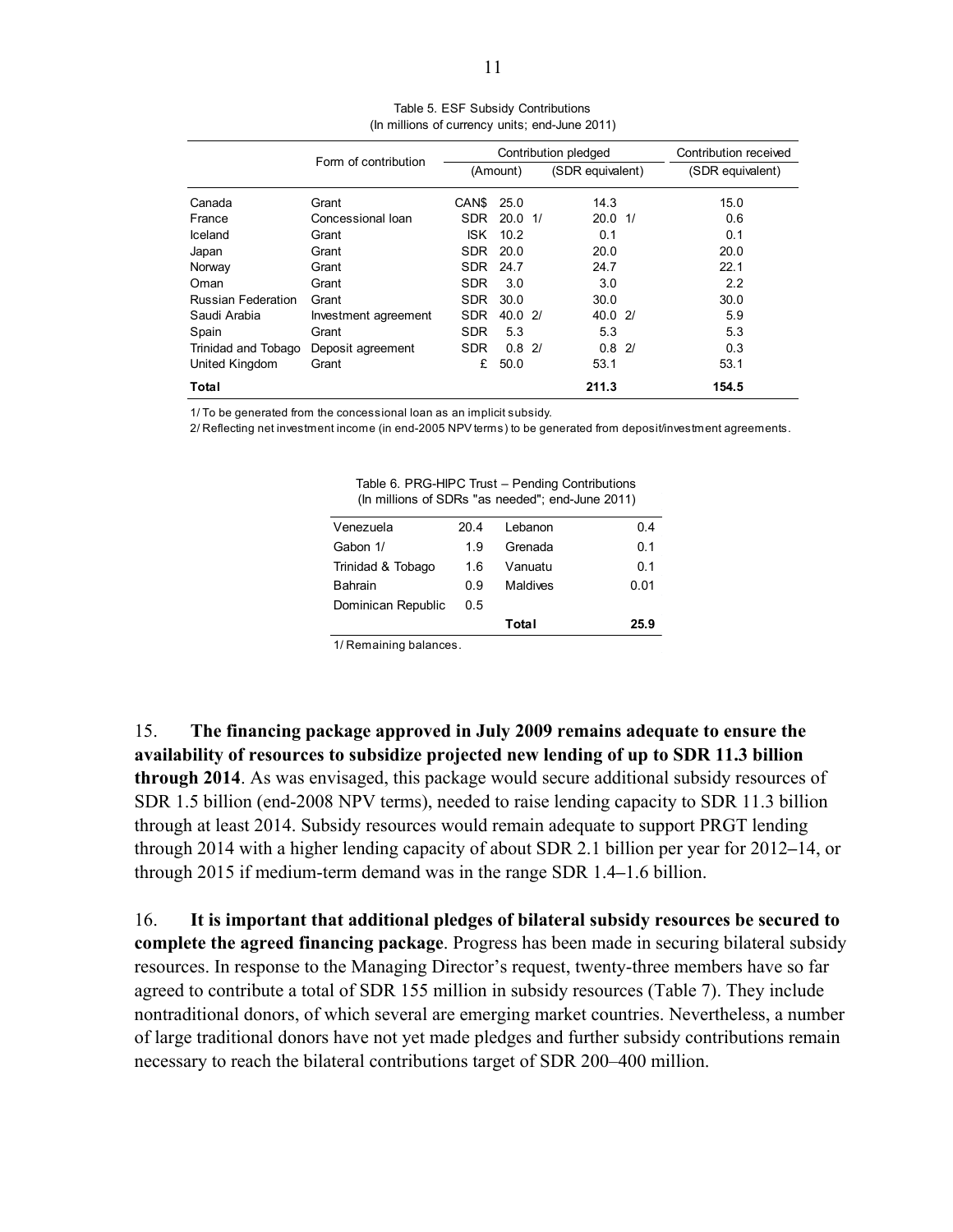17. **On April 6, the Board affirmed its support for a strategy to use part of the profits from the limited gold sales to generate SDR 0.5-0.6 billion (end-2008 NPV terms) to subsidize PRGT lending, as part of the 2009 LIC financing package**. 14 This strategy will require a distribution of the profits to members, in proportion to their quota shares, and a return of broadly equivalent amounts by the members to the PRGT as subsidy contributions. It would be important to have strong ex-ante assurances from the membership of a high return rate to ensure that LICs benefit from the distribution as intended. In order to raise the agreed amount of SDR 0.5–0.6 billion (end-2008 NPV terms), a distribution of SDR 0.6–0.7 billion has been considered reasonable, based on an assumed 10 percent "leakage" rate. A Board decision has not yet been taken to distribute part of the gold profits but it will be important to ensure that initiation of the distribution process does not undermine the current bilateral fundraising efforts<sup>15</sup>

| (In millions of currency units; as of end-August 2011) |                          |                       |                   |    |  |  |  |  |
|--------------------------------------------------------|--------------------------|-----------------------|-------------------|----|--|--|--|--|
|                                                        |                          | Contributions pledged |                   |    |  |  |  |  |
|                                                        | Amount<br>SDR equivalent |                       |                   |    |  |  |  |  |
| 1                                                      | Algeria                  | <b>SDR 2.3</b>        | 2.3               |    |  |  |  |  |
| 2                                                      | Argentina                | <b>SDR 3.9</b>        | 3.9               |    |  |  |  |  |
| 3                                                      | Australia                | A\$30                 | 17.6              |    |  |  |  |  |
| 4                                                      | Austria                  | <b>SDR 3.9</b>        | 3.9               |    |  |  |  |  |
| 5                                                      | <b>Botswana</b>          | <b>SDR 0.2</b>        | $0.2 \frac{1}{2}$ |    |  |  |  |  |
| 6                                                      | Canada                   | CAN\$40 and SDR 2.8   | 28.0              |    |  |  |  |  |
| 7                                                      | China                    | <b>SDR 17.5</b>       | 17.5              | 1/ |  |  |  |  |
| 8                                                      | Denmark                  | <b>DKK 30</b>         | 3.6               |    |  |  |  |  |
| 9                                                      | Italy                    | SDR 22.1              | 22.1              |    |  |  |  |  |
| 10                                                     | Korea                    | <b>SDR 8.8</b>        | 8.8               |    |  |  |  |  |
| 11                                                     | Kuwait                   | <b>US\$3.9</b>        | 2.6               |    |  |  |  |  |
| 12                                                     | Malta                    | <b>SDR0.2</b>         | 0.2               |    |  |  |  |  |
| 13                                                     | Morocco                  | <b>SDR 1.1</b>        | 1.1               | 1/ |  |  |  |  |
| 14                                                     | Netherlands              | <b>SDR 9.5</b>        | 9.5               |    |  |  |  |  |
| 15                                                     | Peru                     | <b>SDR 1.2</b>        | $1.2 \frac{1}{2}$ |    |  |  |  |  |
| 16                                                     | Philippines              | <b>SDR 1.9</b>        | 1.9               |    |  |  |  |  |
| 17                                                     | Qatar                    | <b>SDR 0.6</b>        | 0.6               |    |  |  |  |  |
| 18                                                     | South Africa             | <b>SDR 3.4</b>        | 3.4               |    |  |  |  |  |
| 19                                                     | Spain                    | <b>SDR 9.0</b>        | 9.0               |    |  |  |  |  |
| 20                                                     | Sweden                   | <b>SEK 50</b>         | 4.8               | 21 |  |  |  |  |
| 21                                                     | Switzerland              | <b>SFr 16</b>         | 11.9              | 21 |  |  |  |  |
| 22                                                     | Trinidad and Tobago      | <b>SDR 0.6</b>        | 0.6               |    |  |  |  |  |
| 23                                                     | Uruguay                  | <b>SDR 0.6</b>        | 0.6               | 1/ |  |  |  |  |
|                                                        | Total                    |                       | 155.2             |    |  |  |  |  |

Table 7. New Subsidy Commitments to the PRGT

1/ Reflecting net investment income (in end-2008 NPV terms) to be generated from investment agreements.

2/ Calculated using the exchange rates as of August 31, 2011.

<sup>15</sup> See *Use of Gold Sale Profits—Further Considerations* (8/5/11).

<sup>14</sup> See *IMF Executive Board Considers Use of Gold Sale Profits* (4/8/11) and *Use of Gold Sale Profits—Initial Considerations and Options* (3/16/11).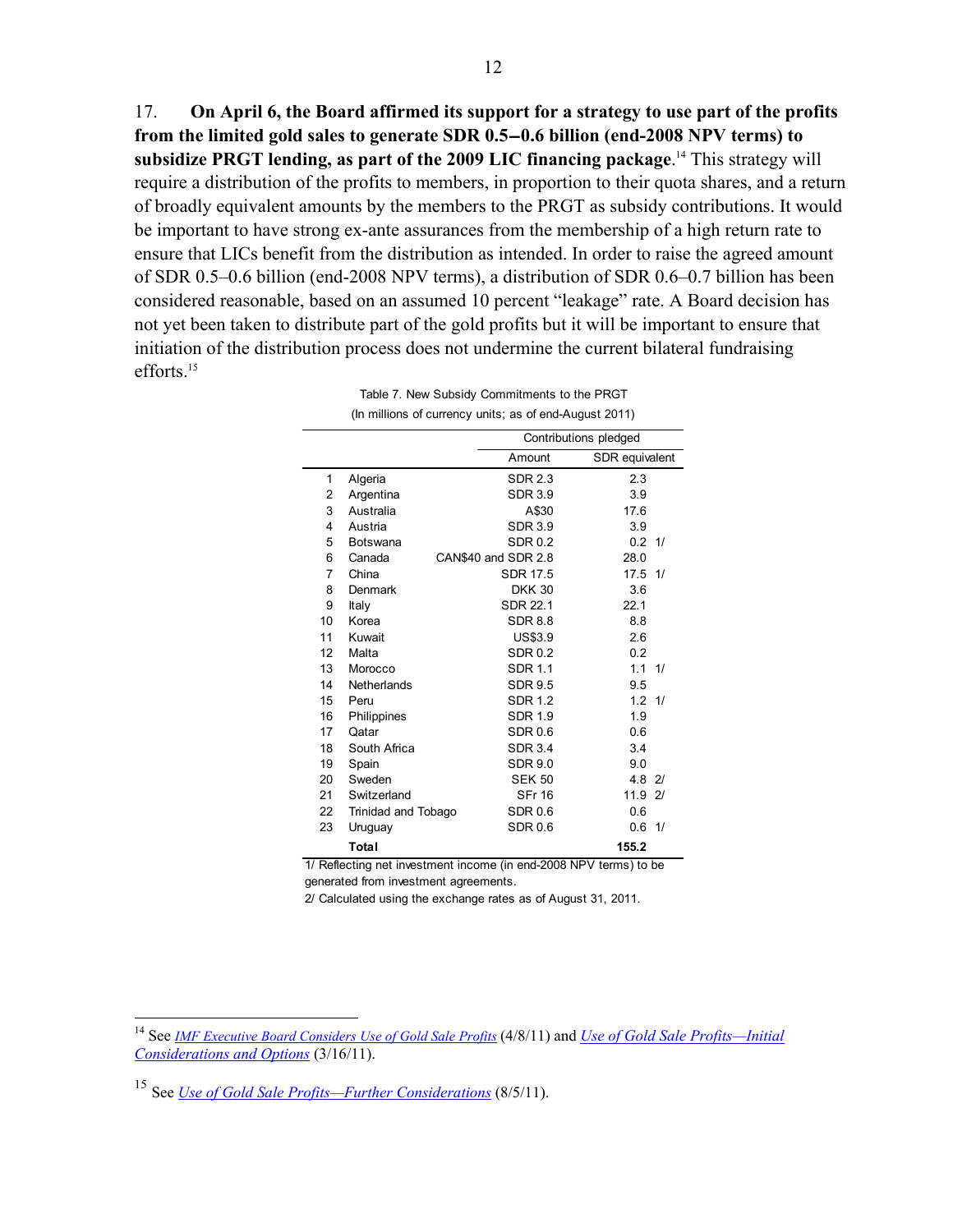18. **The PRGT Reserve Account will continue to provide adequate security to PRGT lenders and note purchasers**. The Account has been financed by reflows of Trust Fund and Structural Adjustment Facility (SAF) repayments, and investment returns on the balances held in the Account. The Trust can tap these resources temporarily to meet its obligations in the event of a delayed payment by a borrower to any loan account of the Trust. The balance in the Reserve Account stood at SDR 3.93 billion at end-June 2011, representing a substantial multiple of the projected PRGT loan repayments falling due over the next 12 months and about 79.8 percent of total PRGT obligations (Appendix Table 4).<sup>16</sup> It is expected that the Reserve Account will continue to provide a loan coverage ratio of about 40 percent in the medium term, in line with the historical average.

### 19. **It is envisaged that resources in the Reserve Account could support**

**"self-sustained" subsidization of PRGT lending beyond 2014–15**. As noted above, available subsidy resources as well as subsidy resources to be raised as part of the 2009 financing package would likely be fully committed by 2014 or 2015. Without additional financing, staff projections suggest that the Reserve Account could subsidize annual lending of at least SDR 0.7 billion in nominal terms on a sustained basis starting from 2015 or 2016. However, these projections are subject to significant uncertainties, including: PRGT demand in the medium term; the rate of investment return on the Reserve Account balance; interest rates paid to lenders; the resumption of the reimbursement of the GRA for PRGT administrative expenses; and the timing of potential repayment of overdue Trust Fund, SAF, and PRGT obligations by the protracted arrears cases.

20. **Staff projections of longer term demand for the Fund's concessional lending point to a range of between SDR 1.1–1.9 billion annual for the period 2015–34**. 17 On the basis of these projections, additional subsidy resources would eventually be needed to ensure that the PRGT has sufficient capacity to meet the expected demand. Thus, the framework for lending on a "self-sustained basis" will need to be revisited at an appropriate time to ensure that the lending capacity remains in line with expected demand**.** 

<sup>&</sup>lt;sup>16</sup> This balance includes resources expected to be transferred to the PRGT General Subsidy Account as noted earlier.

<sup>17</sup> See *Demand Projections for the Fund's Concessional Resources* (3/16/11).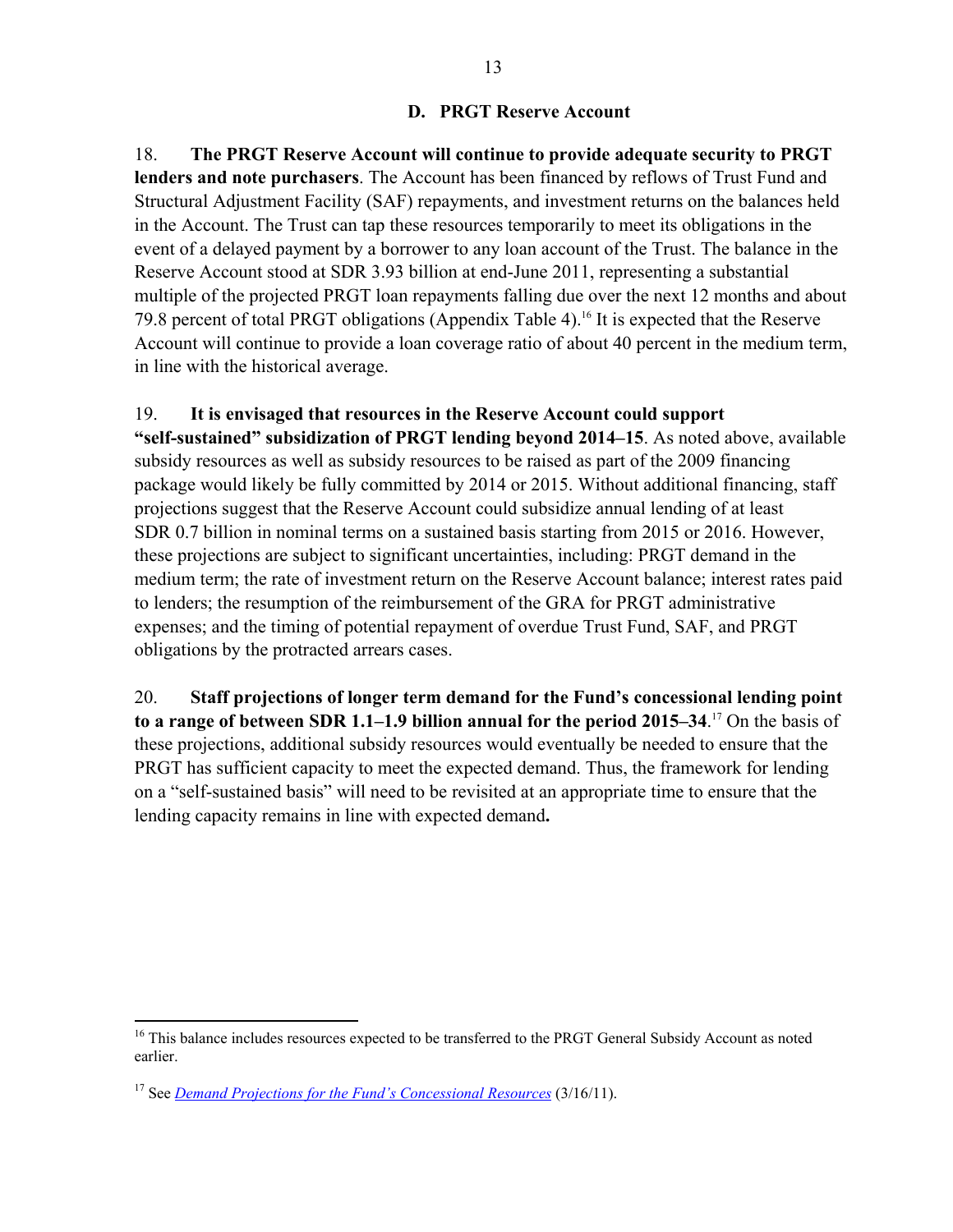### **IV. SUBSIDIZATION OF EMERGENCY ASSISTANCE**

21. **The EPCA/ENDA Administered Subsidy Account is being maintained on an interim basis for the subsidization of EPCA/ENDA credits outstanding on January 7, 2010**. Once these outstanding EPCA/ENDA credits are fully repaid (expected by April 2013), the EPCA/ENDA Administered Subsidy Account will be terminated. Contributors will be encouraged at that time to transfer any balances in the account to the PRGT General Subsidy Account (GSA) or one of the special subsidy accounts of the PRGT (Appendix Table 5).

22. **Available subsidy resources in the EPCA/ENDA Administered Subsidy Account are estimated to be sufficient to subsidize the remaining EPCA/ENDA credits**. As of end-June 2011, two PRGT-eligible members had outstanding ENDA credit (Bangladesh and Dominica) amounting to SDR 135 million. There were no PRGT-eligible members with outstanding EPCA credits. The rate of charge on EPCA/ENDA credits is subsidized to zero percent until end-January 2012, and thereafter to an annual rate of 0.25 percent. At end-June 2011, available subsidy resources amounted to about SDR 12.3 million. It is estimated that these resources are likely to be sufficient to subsidize the outstanding credits, including providing the additional interest relief through end-January 2012. In the unlikely event that subsidy resources in the EPCA/ENDA subsidy account were depleted, the PRGT Instrument would allow subsidization of any remaining EPCA/ENDA credits from the PRGT GSA.

### **V. FINANCING OF DEBT RELIEF**

23. **As of end-June 2011, the Fund has provided SDR 5.2 billion of debt relief to eligible countries**. This includes HIPC debt relief of SDR 2.5 billion to 36 countries. MDRI debt relief of SDR 2.3 billion to 30 countries, "beyond-HIPC" debt relief to Liberia, and PCDR debt relief to Haiti (Appendix Tables 6 and 7). No new countries reached the HIPC completion point since the last update, and the total number of completion point countries was 32. There remain 4 decision point countries which have so far received HIPC interim assistance of about SDR 29 million from the Fund. No debt relief has been provided through the PCDR Trust since the last update, and the balance in the PCDR Trust stood at SDR 0.1 billion at end-June 2011.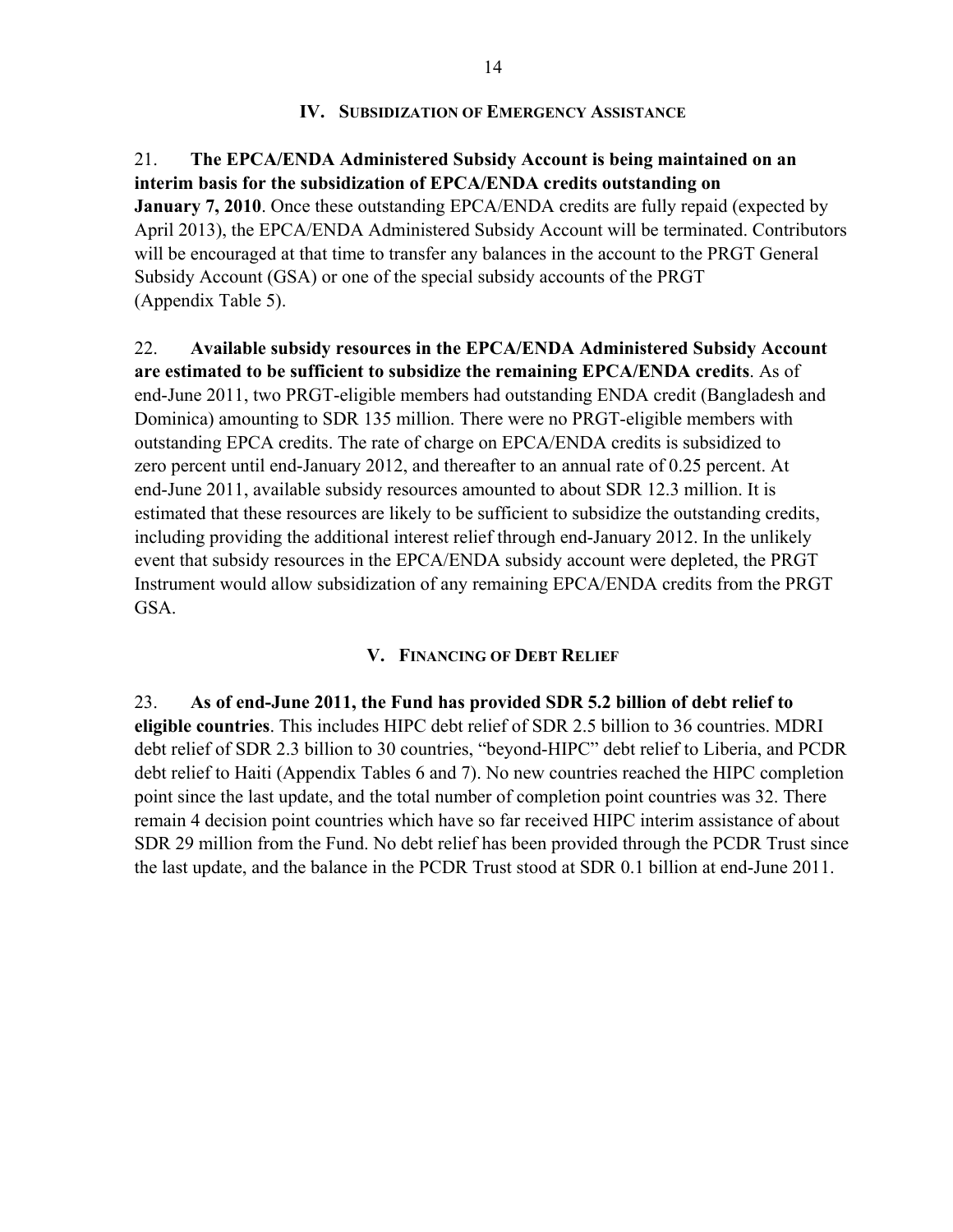### **A. Remaining HIPCs**

24. **The Fund's cost of debt relief to the remaining HIPCs excluding the protracted arrears cases is estimated at SDR 0.05 billion (end-June 2011 NPV terms), in line with previous estimates** (Table 8).<sup>18</sup> This estimate excludes the arrears cases and is based on assumptions regarding the timing of HIPC decision and the future path of interest rates, all of which are subject to uncertainty. This estimate does not take into account potential needs for HIPC topping-up assistance.

25. **Available resources in the PRG-HIPC and MDRI Trusts are estimated to be sufficient to cover debt relief to the remaining eligible countries (excluding the protracted arrears cases)**. Since the HIPC sub-account of the PRG-HIPC Trust is depleted, resources of about SDR 0.05 billion from the PRG-HIPC sub-account are expected to be used to cover the projected HIPC needs. The two MDRI Trusts are expected to have surpluses totaling about SDR 0.05 billion (Table 8).

| Table 8. Financing of Debt Relief to<br>the Remaining HIPCs<br>(Billions of SDRs; end-June 2011 NPV terms) |      |
|------------------------------------------------------------------------------------------------------------|------|
| Resources available in                                                                                     | 0.05 |
| HIPC sub-account 1/                                                                                        |      |
| <b>MDRI-I Trust</b>                                                                                        | 0.01 |
| <b>MDRI-II Trust</b>                                                                                       | 0.04 |
| <b>Financing needed from</b>                                                                               | 0.05 |
| HIPC and PRG-HIPC sub-accounts 1/                                                                          | 0.05 |
| <b>MDRI-I Trust</b>                                                                                        |      |
| <b>MDRI-II Trust</b>                                                                                       |      |
| <b>Remaining balance</b>                                                                                   | 0.05 |
| HIPC sub-account                                                                                           |      |
| <b>MDRI-I Trust</b>                                                                                        | 0.01 |
| <b>MDRI-II Trust</b>                                                                                       | 0.04 |
| Memorandum items:                                                                                          |      |
| Resources in the PCDR Trust                                                                                | ი 10 |

1/ Since the HIPC sub-account is depleted, resources of SDR 0.05 billion are expected to be drawn from the PRG-HIPC sub-account to meet the estimated cost of the remaining HIPCs.

<sup>&</sup>lt;sup>18</sup> Cost estimates as of end-June 2011, including Chad, Comoros, Cote d'Ivoire, Guinea and Eritrea, but excluding Somalia and Sudan. Members that are HIPC-eligible based on the ring-fencing exercise but have decided not to avail themselves of debt relief under the HIPC Initiative (Nepal and Kyrgyz Republic) are excluded from this cost estimate. This cost estimate does not include Zimbabwe, which is currently not HIPC-eligible but could become eligible for HIPC debt relief if it is judged to meet the relevant criteria.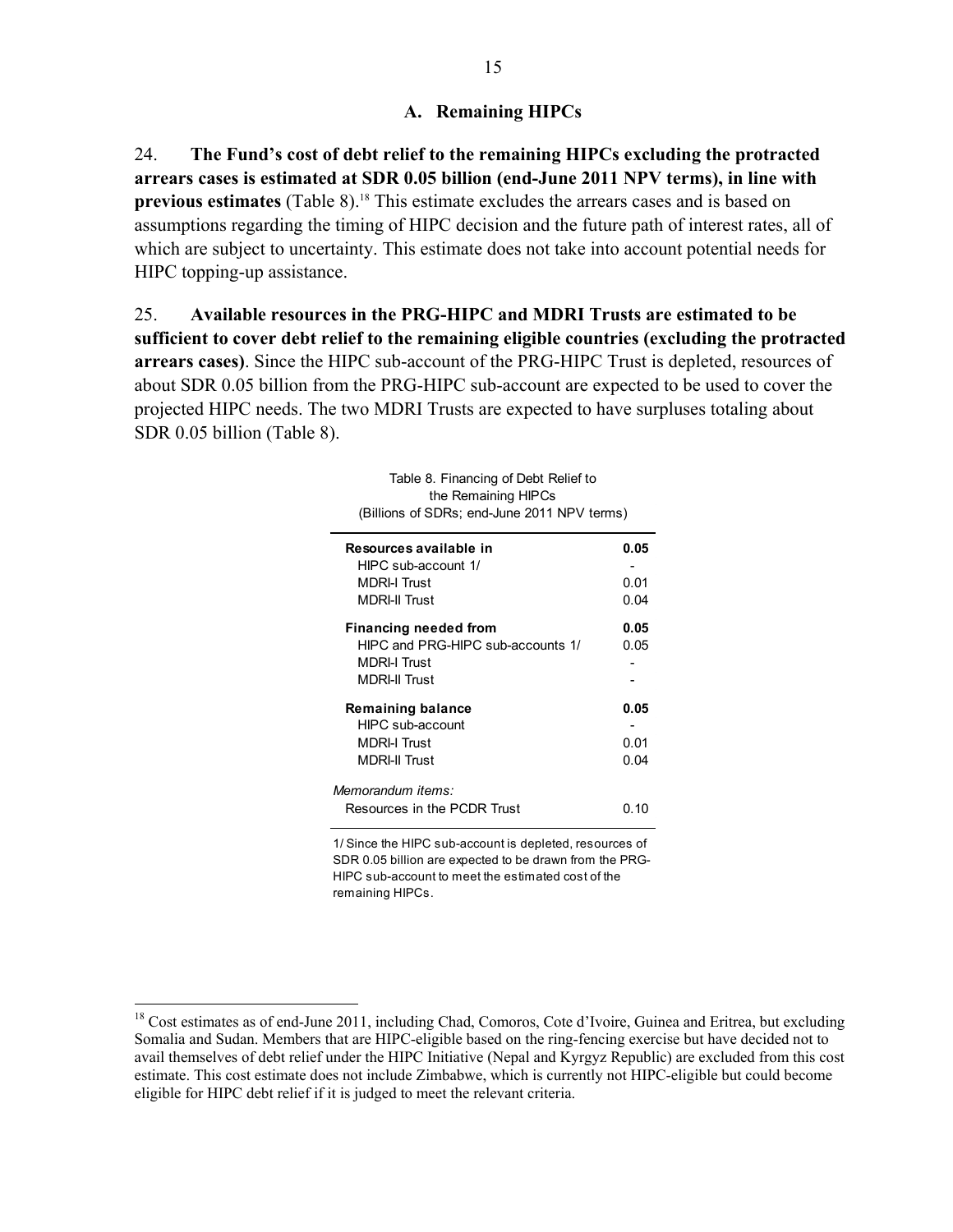### **B. Pending Contributions to Liberia's Debt Relief**

26. **Following Liberia's HIPC completion point, there remain a number of countries that have yet to finalize their pledged contributions to the Fund's debt relief to Liberia**. Since the last update, Argentina has delivered its contribution of about SDR 5.3 million, which was placed in the PRG-HIPC Trust. Pledged contributions totaling SDR 17.7 million (March 2008 NPV terms) from eight members have yet to be received (Table 9). It is important that these contributions be disbursed as soon as possible to replenish the PRG-HIPC Trust.

| Table 9. Pending Disbursements to Finance Debt Relief<br>to Liberia as of end-August 2011<br>(In millions of SDRs; in March 14, 2008 NPV terms) |      |              |      |  |  |  |
|-------------------------------------------------------------------------------------------------------------------------------------------------|------|--------------|------|--|--|--|
| Brazil                                                                                                                                          | 16.9 | Mali         | 0.19 |  |  |  |
| Burkina Faso                                                                                                                                    | 0.06 | Rwanda       | 0.07 |  |  |  |
| Chad                                                                                                                                            | 0.05 | Samoa        | 0.01 |  |  |  |
| Guinea-Bissau                                                                                                                                   | 0.01 | Sierra Leone | 0.38 |  |  |  |
| 17.7<br>Total                                                                                                                                   |      |              |      |  |  |  |

27. **The SCA-1/Deferred Charges Administered Account now holds a balance from one member**. The Executive Board has approved a decision to delay the termination date of the account to March 13, 2012, to allow completion of the procedures that would allow the disbursement of the pledged contributions for financing Liberia's debt relief.<sup>19</sup>

 19 See *Amendment of the Instrument to Establish the SCA-1/Deferred Charges Administered Account-Extension of Termination Date* (3/03/11). This account, which became effective on March 14, 2008, was an interim vehicle to temporarily hold the refunds of the distribution of portion of the SCA-1 balances and the deferred charges adjustments in the context of the Fund's debt relief to Liberia, pending instructions from members as to the disposition of the resources.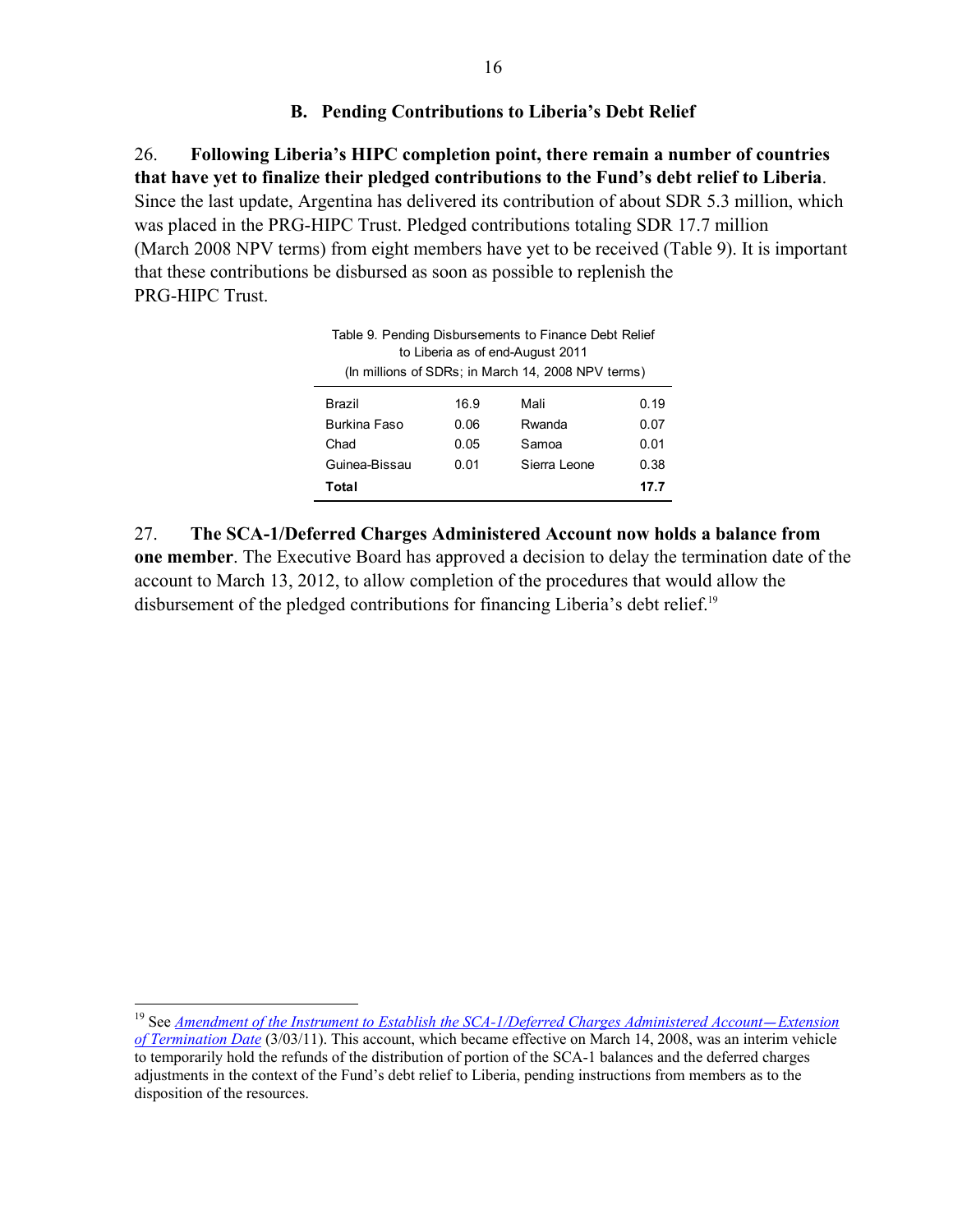### **C. Protracted Arrears Cases**

28. **Providing debt relief to Somalia and Sudan would require substantial additional resources**. As of end-August 2011, the total stock of arrears of the two countries to the Fund amounted to SDR 1.2 billion.<sup>20</sup> As the costs for providing debt relief to these countries were not included in the original costing estimates for the HIPC Initiative, $21$  additional financing would need to be secured when these members are ready to clear their arrears and embark on the HIPC Initiative and possible beyond-HIPC debt relief.<sup>22</sup> The approach developed for Liberia's debt relief, including the financing modalities, could provide a useful framework for Sudan and Somalia at an appropriate time.

29. **Additional resources could potentially also be needed to provide debt relief to Zimbabwe, if it were assessed to be eligible**. Zimbabwe is currently neither PRGT-eligible nor is it included in the list of "ring-fenced" countries that could benefit from the HIPC Initiative. However, when Zimbabwe's PRGT-eligibility is restored following the arrears clearance to the PRGT (SDR 87.4 million at end-August 2011), an assessment of Zimbabwe's eligibility for the HIPC Initiative would need to be made based on the relevant criteria, including whether the NPV of its debt at end-2004 exceeded the HIPC thresholds. Additional resources may be needed to cover any such HIPC and "beyond-HIPC" debt relief for Zimbabwe.

 $20$  Following the secession of South Sudan from Sudan on July 9, 2011 all the overdue obligations to the Fund remain a liability of Sudan, which is the continuing state.

<sup>&</sup>lt;sup>21</sup> Neither Somalia nor Sudan is eligible for debt relief under the MDRI, as there would be no MDRI-eligible debt following the clearance of their arrears. It is possible, however, that they could be considered for "beyond-HIPC" debt relief, as was done in the case of Liberia.

 $^{22}$  In the context of the MDRI in 2005, the G-8 committed that donors would provide the extra resources necessary for full debt relief at completion point for the three protracted arrears cases (Liberia, Somalia, and Sudan).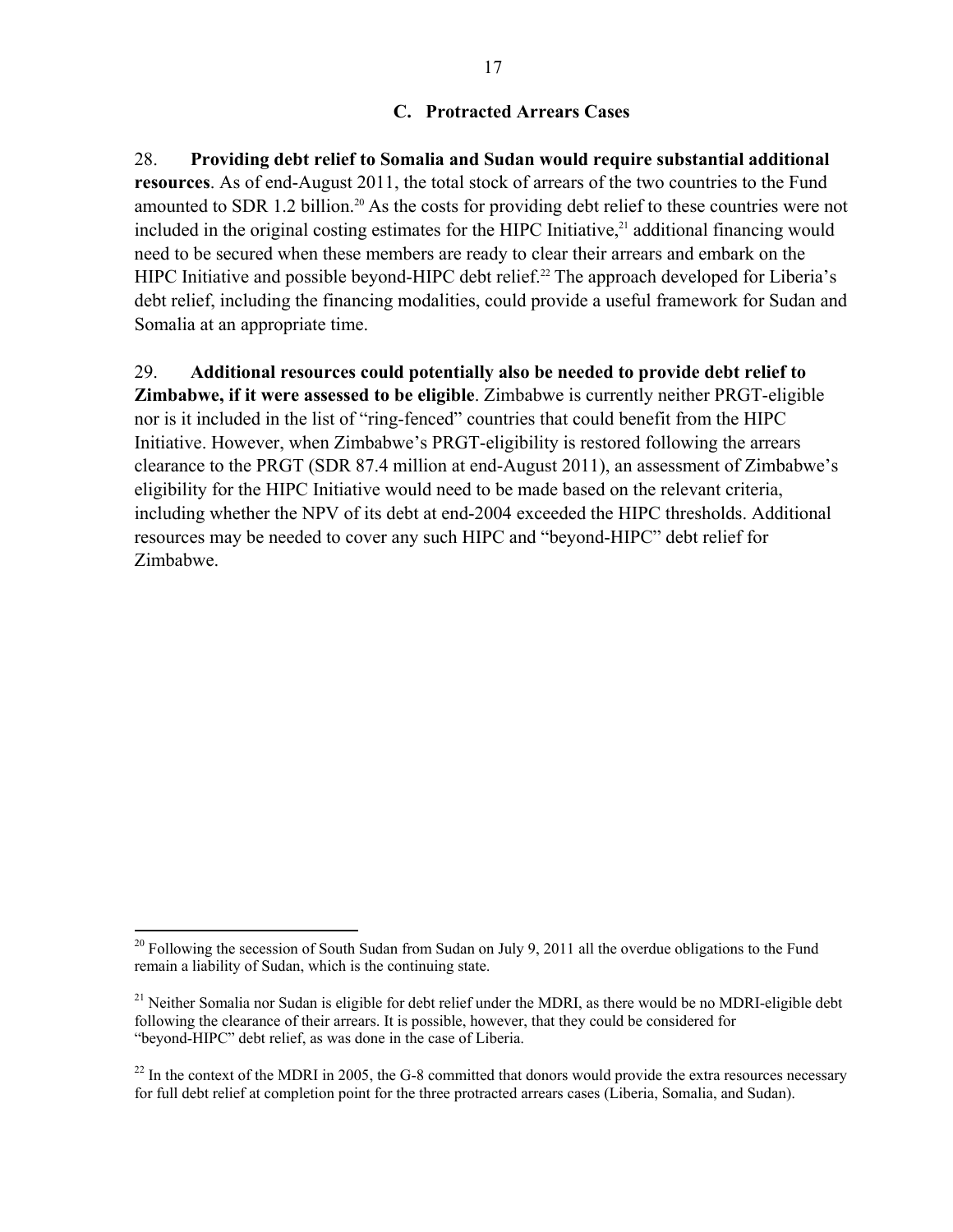|                                   | PRGF-ESF Trust 1/                    |                          |                          | PRG-HIPC Trust           |                                       |                           |  |
|-----------------------------------|--------------------------------------|--------------------------|--------------------------|--------------------------|---------------------------------------|---------------------------|--|
|                                   | Subsidy contributions "as needed" 2/ |                          |                          |                          | Subsidies and HIPC                    | Of which:                 |  |
|                                   | For<br>subsidization                 | For MDRI<br>debt relief  | Total                    | Loan<br>commitments      | grant contributions<br>"as needed" 2/ | Pending<br>"as needed" 2/ |  |
| <b>TOTAL</b>                      | 2,185.9                              | 1,120.0                  | 3,305.9                  | 25,890.7                 | 1,562.3                               | 25.9                      |  |
| <b>Major industrial countries</b> | 1,415.4                              | 818.8                    | 2,234.2                  | 19,290.8                 | 880.5                                 |                           |  |
| Canada                            | 144.3                                | 84.8                     | 229.2                    | 1,200.0<br>3/            | 48.8                                  |                           |  |
| France                            | 230.5                                | 116.4                    | 346.9                    | 4,898.0 3/4/             | 82.2                                  |                           |  |
| Germany                           | 113.2                                | 66.1                     | 179.3                    | 2,750.0                  | 127.2                                 |                           |  |
| Italy                             | 127.6                                | 84.4                     | 212.0                    | 2,180.0<br>3/            | 63.6                                  |                           |  |
| Japan                             | 433.9                                | 253.4                    | 687.3                    | 6,934.8<br>3/            | 144.0                                 | --                        |  |
| United Kingdom                    | 266.1                                | 155.4                    | 421.5                    | 1,328.0<br>3/            | 82.2                                  |                           |  |
| <b>United States</b>              | 99.8                                 | 58.3                     | 158.0                    |                          | 332.6                                 |                           |  |
| Other advanced countries          | 644.5                                | 250.4                    | 894.9                    | 4,857.8                  | 299.7                                 | --                        |  |
| Australia                         | 12.4                                 | 3.7                      | 16.1                     | --                       | 24.8                                  | $-$                       |  |
| Austria                           | 60.9                                 | --                       | 60.9                     |                          | 14.3                                  |                           |  |
| Belgium                           | 66.1                                 | 39.5                     | 105.6                    | 350.0                    | 35.3                                  |                           |  |
| Denmark                           | 40.4                                 | 23.6                     | 64.0                     | 300.0<br>3/              | 18.5                                  | --                        |  |
| Finland                           | 25.9                                 | 15.1                     | 41.0                     | --                       | 8.0                                   | $-$                       |  |
| Greece                            | 22.8                                 | 13.3                     | 36.1                     | $\overline{\phantom{a}}$ | 6.3                                   | --                        |  |
| Iceland                           | 2.6                                  | 1.5                      | 4.2                      | $\overline{\phantom{a}}$ | 0.9                                   | --                        |  |
| Ireland                           | 5.3                                  | 2.4                      | 7.7                      | $\overline{\phantom{a}}$ | 5.9                                   | $-$                       |  |
| Israel                            | --                                   | --                       | --                       | --                       | 1.8                                   | --                        |  |
| Korea                             | 39.3                                 | 21.0                     | 60.4                     | 592.7<br>3/              | 15.9                                  |                           |  |
| Luxembourg                        | 12.9                                 | --                       | 12.9                     | --                       | 0.7                                   | --                        |  |
| Netherlands                       | 128.5                                | --                       | 128.5                    | 950.0<br>3/              | 45.4                                  | --                        |  |
| New Zealand                       | --                                   | --                       | $\overline{\phantom{a}}$ |                          | 1.7                                   |                           |  |
| Norway                            | 26.8                                 | 15.7                     | 42.4                     | 450.0<br>3/              | 18.5                                  |                           |  |
| Portugal                          | 2.6                                  | 1.4                      | 4.0                      | --                       | 6.6                                   | --                        |  |
| San Marino                        | --                                   | $\overline{\phantom{a}}$ | $\overline{\phantom{a}}$ | --                       | $0.0*$                                |                           |  |
| Singapore                         | 11.1                                 | 6.5                      | 17.6                     |                          | 16.5                                  | --                        |  |
| Spain                             | 12.7                                 | 3.1                      | 15.9                     | 1,113.4<br>3/            | 23.3                                  | --                        |  |
| Sweden                            | 109.0                                | 65.0                     | 174.0                    |                          | 18.3                                  |                           |  |
| Switzerland                       | 65.0                                 | 38.5                     | 103.5                    | 1,101.7<br>3/            | 37.0                                  |                           |  |
| <b>Fuel exporting countries</b>   | 10.2                                 | 6.1                      | 16.3                     | 549.5                    | 114.3                                 | 23.2                      |  |
| Algeria                           |                                      |                          |                          |                          | 5.5                                   |                           |  |
| Bahrain                           |                                      | $\overline{\phantom{0}}$ |                          |                          | 0.9                                   | 0.9                       |  |
| Brunei Darussalam                 |                                      |                          |                          |                          | 0.1                                   | $\overline{\phantom{a}}$  |  |
| Gabon                             |                                      |                          |                          |                          | 2.5                                   | 1.9                       |  |
| Iran, Islamic Republic of         | 1.0                                  | 0.6                      | 1.5                      |                          | 2.2                                   |                           |  |
| Kuwait                            |                                      |                          |                          |                          | 3.1                                   |                           |  |
| Libya                             |                                      |                          |                          |                          | 7.3                                   |                           |  |
| Nigeria                           |                                      |                          |                          |                          | 13.9                                  |                           |  |
| Oman                              |                                      |                          |                          |                          | 0.8                                   |                           |  |
| Qatar                             |                                      |                          |                          |                          | 0.5                                   |                           |  |
| Saudi Arabia                      | 9.2                                  | 5.5                      | 14.7                     | 549.5<br>3/              | 53.5                                  |                           |  |
| <b>United Arab Emirates</b>       |                                      |                          |                          |                          | 3.8                                   |                           |  |
| Venezuela                         |                                      |                          |                          |                          | 20.4                                  | 20.4                      |  |

| Appendix Table 1. Summary of Bilateral Commitments to the PRGF-ESF and PRG-HIPC Trusts |  |
|----------------------------------------------------------------------------------------|--|
| (In millions of SDRs; as of June 30, 2011)                                             |  |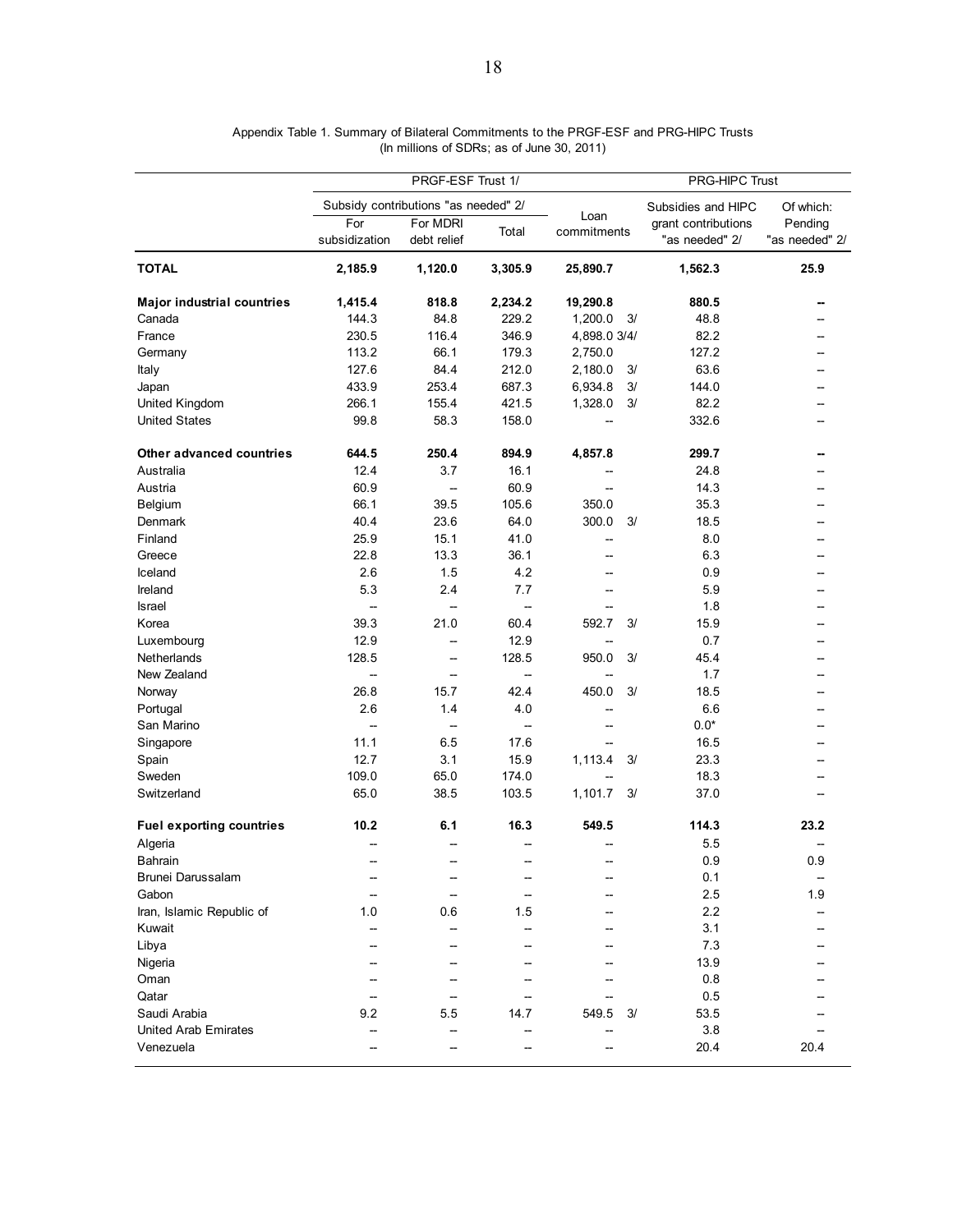|                                | PRGF-ESF Trust 1/    |                                      |                          | <b>PRG-HIPC Trust</b> |                                       |                           |  |
|--------------------------------|----------------------|--------------------------------------|--------------------------|-----------------------|---------------------------------------|---------------------------|--|
|                                |                      | Subsidy contributions "as needed" 2/ |                          |                       | Subsidies and HIPC                    | Of which:                 |  |
|                                | For<br>subsidization | For MDRI<br>debt relief              | Total                    | Loan<br>commitments   | grant contributions<br>"as needed" 2/ | Pending<br>"as needed" 2/ |  |
| Other developing countries     | 104.1                | 44.8                                 | 148.8                    | 1,155.6               | 224.7                                 | 2.7                       |  |
| Argentina                      | 19.8                 | 11.5                                 | 31.3                     | --                    | 16.2                                  |                           |  |
| Bangladesh                     | 0.5                  | 0.2                                  | 0.8                      | --                    | 1.7                                   |                           |  |
| <b>Barbados</b>                | $\overline{a}$       | $\overline{\phantom{0}}$             |                          | $-$                   | 0.4                                   |                           |  |
| <b>Belize</b>                  | $\overline{a}$       | --                                   |                          | --                    | 0.3                                   |                           |  |
| Botswana                       | 1.0                  | 0.6                                  | 1.6                      |                       | 6.4                                   |                           |  |
| <b>Brazil</b>                  | $\overline{a}$       | --                                   |                          |                       | 15.0                                  |                           |  |
| Cambodia                       |                      | --                                   |                          |                       | $0.0*$                                |                           |  |
| Chile                          | 2.2                  | 1.3                                  | 3.6                      |                       | 4.4                                   |                           |  |
| China                          | 9.7                  | 4.2                                  | 13.9                     | 1,000.0<br>3/         | 19.7                                  |                           |  |
| Colombia                       |                      | --                                   | Ξ.                       | Ξ.                    | 0.9                                   |                           |  |
| Cyprus                         |                      | $\overline{a}$                       | $\overline{\phantom{a}}$ | --                    | 0.8                                   | --                        |  |
| Dominican Republic             |                      | --                                   |                          |                       | 0.5                                   | 0.5                       |  |
| Egypt                          | 7.4                  | 4.3                                  | 11.8                     | 155.6                 | 1.3                                   |                           |  |
| Fiji                           |                      | $\overline{\phantom{a}}$             |                          | --                    | 0.1                                   | --                        |  |
| Ghana                          |                      | --                                   |                          | --                    | 0.5                                   | --                        |  |
| Grenada                        | --                   | --                                   | --                       | --                    | 0.1                                   | 0.1                       |  |
| India                          | 11.7                 | $\overline{\phantom{a}}$             | 11.7                     | --                    | 22.9                                  | --                        |  |
| Indonesia                      | 3.7                  | 2.1                                  | 5.8                      |                       | 8.2                                   |                           |  |
|                                |                      |                                      |                          | --                    | 2.7                                   | --                        |  |
| Jamaica                        |                      | --                                   |                          | --                    |                                       | --                        |  |
| Lebanon                        |                      | --                                   |                          |                       | 0.4                                   | 0.4                       |  |
| Malaysia                       | 19.1                 | 11.2                                 | 30.3                     | --                    | 12.7                                  | --                        |  |
| Maldives                       | --                   | --                                   | $\overline{\phantom{a}}$ | --                    | 0.01                                  | 0.0                       |  |
| Malta                          | 0.9                  | 0.5                                  | 1.3                      | --                    | 1.1                                   | --                        |  |
| Mauritius                      | $\overline{a}$       | $\overline{\phantom{a}}$             | --                       | $\overline{a}$        | 0.1                                   |                           |  |
| Mexico                         | --                   | $\overline{\phantom{a}}$             |                          | $\overline{a}$        | 54.5                                  | --                        |  |
| Micronesia, F. S.              | --                   | --                                   | --                       | --                    | $0.0^\star$                           |                           |  |
| Morocco                        | 5.4                  | 3.2                                  | 8.6                      | --                    | 1.6                                   |                           |  |
| Pakistan                       | 2.1                  | 0.3                                  | 2.4                      | --                    | 3.4                                   |                           |  |
| Paraguay                       |                      | $\overline{\phantom{a}}$             |                          | $\overline{a}$        | 0.1                                   |                           |  |
| Peru                           |                      | --                                   |                          | --                    | 2.5                                   |                           |  |
| Philippines                    |                      |                                      |                          |                       | 6.7                                   |                           |  |
| Samoa                          |                      |                                      |                          |                       | $0.0^\star$                           |                           |  |
| South Africa                   |                      |                                      |                          |                       | 28.6                                  |                           |  |
| Sri Lanka                      |                      |                                      |                          |                       | 0.6                                   |                           |  |
| St. Lucia                      |                      |                                      |                          |                       | 0.1                                   |                           |  |
| St. Vincent and the Grenadines |                      |                                      |                          |                       | 0.1                                   |                           |  |
| Swaziland                      |                      | --                                   |                          |                       | $0.0*$                                |                           |  |
| Thailand                       | 7.4                  | 4.4                                  | 11.9                     | --                    | 4.5                                   |                           |  |
| Tonga                          |                      | $\overline{\phantom{a}}$             |                          |                       | $0.0^\star$                           |                           |  |
| Trinidad and Tobago            |                      | --                                   |                          |                       | 1.6                                   | 1.6                       |  |
| Tunisia                        | 0.6                  | 0.3                                  | 0.9                      |                       | 1.5                                   |                           |  |
| Turkey                         | 11.6                 | $\overline{\phantom{a}}$             | 11.6                     |                       | $\overline{\phantom{a}}$              |                           |  |
| Uruguay                        | 0.8                  | 0.5                                  | 1.3                      |                       | 2.2                                   |                           |  |
| Vanuatu                        |                      | --                                   |                          |                       | 0.1                                   | 0.1                       |  |
| Vietnam                        |                      | --                                   |                          |                       | 0.4                                   |                           |  |
|                                |                      |                                      |                          |                       |                                       |                           |  |

Appendix Table 1 (continued). Summary of Bilateral Commitments to the PRGF-ESF and PRG-HIPC Trusts (In millions of SDRs; as of June 30, 2011)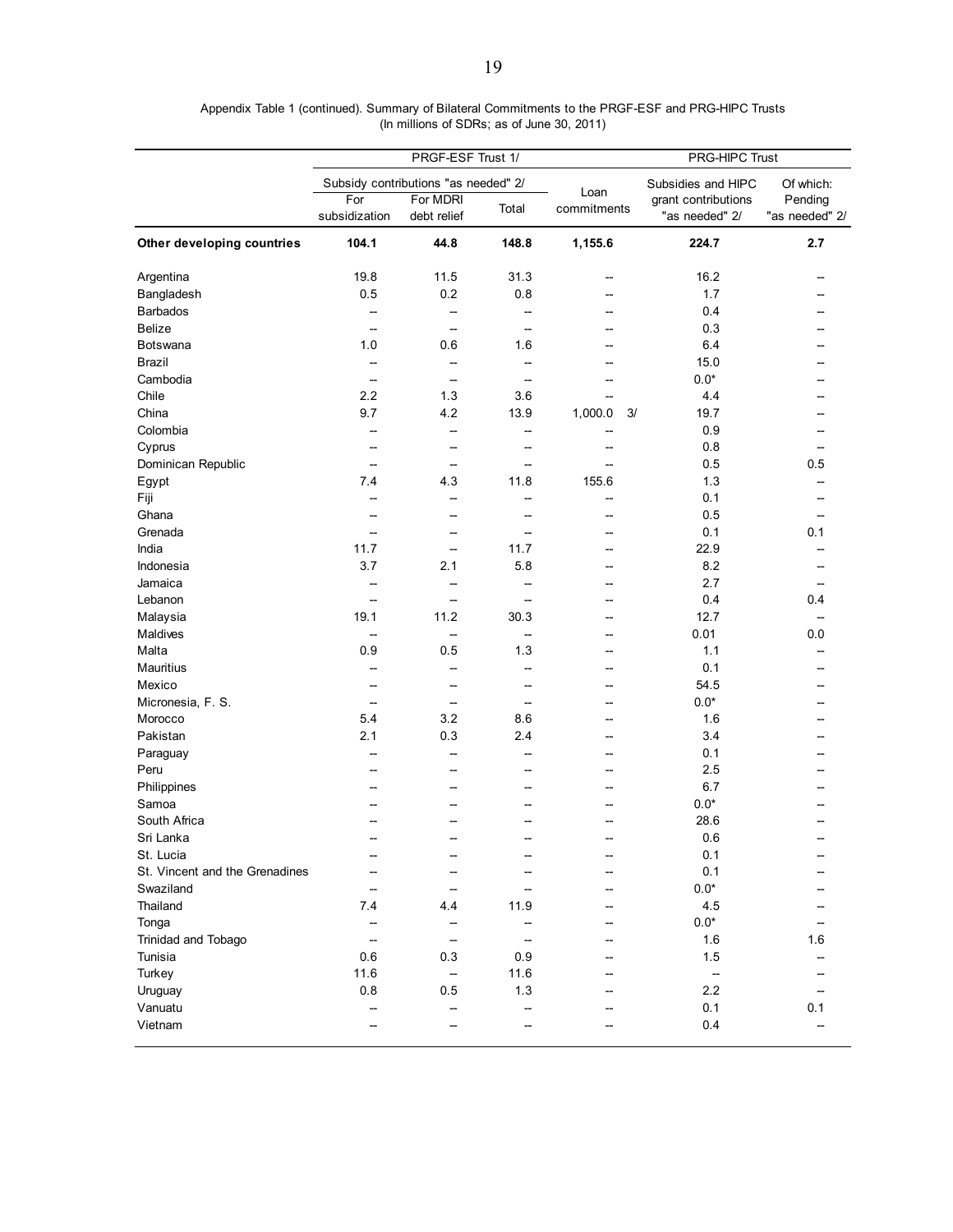|                                                                       | PRGF-ESF Trust 1/                                        |                                      |                     |                                       | <b>PRG-HIPC Trust</b>     |           |  |  |
|-----------------------------------------------------------------------|----------------------------------------------------------|--------------------------------------|---------------------|---------------------------------------|---------------------------|-----------|--|--|
|                                                                       |                                                          | Subsidy contributions "as needed" 2/ |                     |                                       | Subsidies and HIPC        | Of which: |  |  |
|                                                                       | For MDRI<br>For<br>Total<br>subsidization<br>debt relief |                                      | Loan<br>commitments | grant contributions<br>"as needed" 2/ | Pending<br>"as needed" 2/ |           |  |  |
| <b>Countries in transition</b>                                        | 11.8                                                     |                                      | 11.8                |                                       | 42.9                      |           |  |  |
| Croatia                                                               |                                                          |                                      |                     | --                                    | 0.4                       |           |  |  |
| Czech Republic                                                        | 11.8                                                     |                                      | 11.8                |                                       | 4.1                       |           |  |  |
| Estonia                                                               | --                                                       |                                      |                     |                                       | 0.5                       |           |  |  |
| Hungary                                                               | --                                                       |                                      |                     | --                                    | 6.0                       |           |  |  |
| Latvia                                                                | --                                                       |                                      |                     |                                       | 1.0                       |           |  |  |
| Poland                                                                |                                                          |                                      |                     | --                                    | 12.0                      | --        |  |  |
| Russian Federation                                                    |                                                          |                                      |                     |                                       | 14.6                      |           |  |  |
| Slovak Republic                                                       |                                                          |                                      |                     |                                       | 4.0                       |           |  |  |
| Slovenia                                                              |                                                          |                                      |                     |                                       | 0.4                       |           |  |  |
| Memorandum Item:<br><b>OPEC Fund for International</b><br>Development |                                                          |                                      |                     | 37.0                                  |                           |           |  |  |

(In millions of SDRs; as of June 30, 2011) Appendix Table 1 (concluded). Summary of Bilateral Commitments to the PRGF-ESF and PRG-HIPC Trusts

\* Less than SDR 5,000.

1/ These are contributions originally pledged for the PRGF-ESF Trust which are now available for the PRGT. Excludes the G-8 commitment of SDR 100 million in end-2005 NPV terms, new ESF subsidy contributions, and any subsidy contribution made in the context of the LIC reform of 2009.

2/ Estimated values of total contributions include forthcoming contributions that are not yet received. The term "as needed" refers to the nominal sum of concessional assistance taking into account the profile of subsidy needs associated with PRGF lending and the provision of HIPC assistance, respectively.

3/ Including new borrowing agreement in support of 2009 reform of LIC facilities.

4/ Including a borrowing agreement in support of the establishment of the ESF.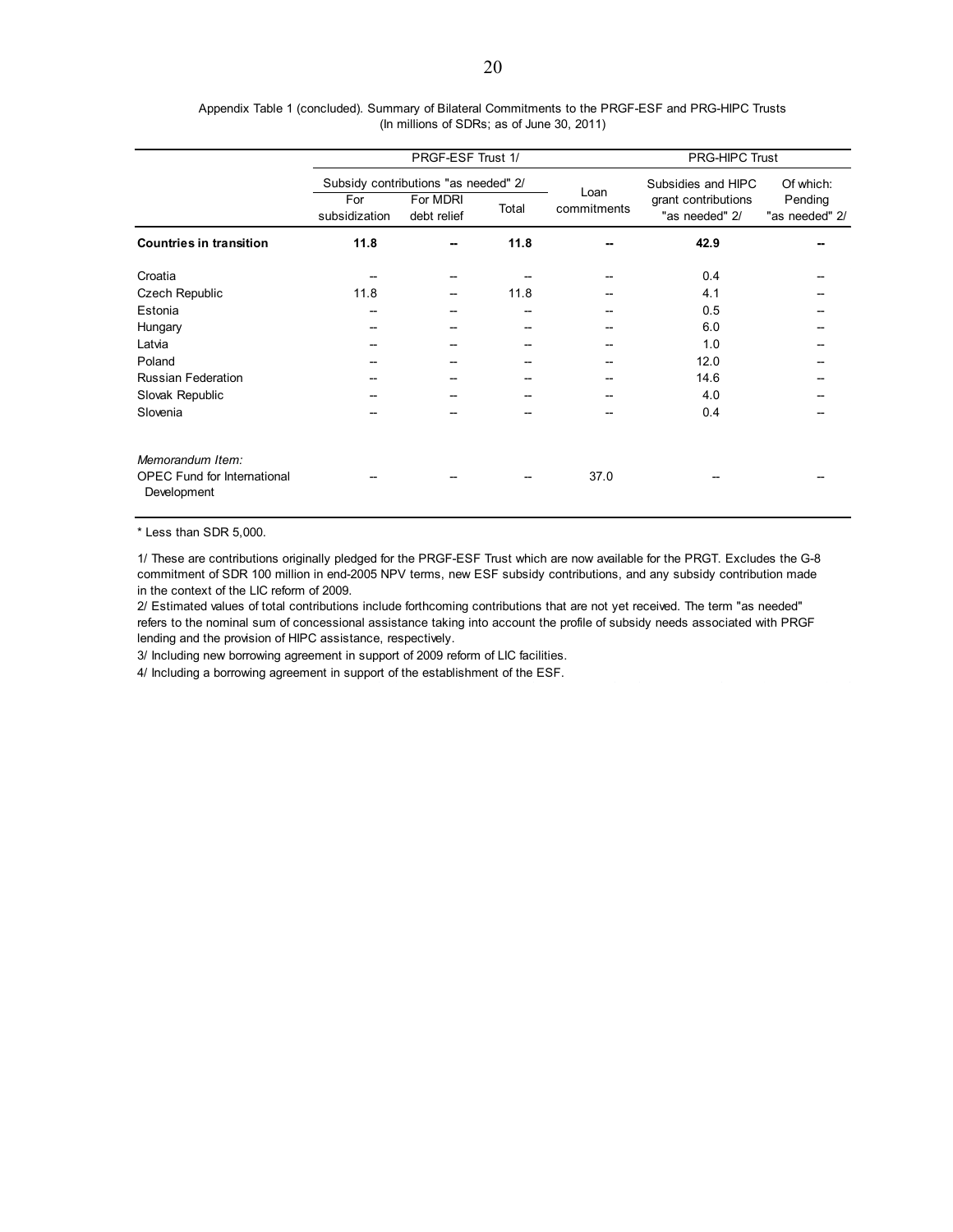#### Appendix Table 2. PRGT—Borrowing Agreements

(In millions of SDRs; as of end-June, 2011)

|                                                              |                                |                                                           |                     | Amount Disbursed   |                                  |                                                    |         |  |
|--------------------------------------------------------------|--------------------------------|-----------------------------------------------------------|---------------------|--------------------|----------------------------------|----------------------------------------------------|---------|--|
|                                                              | of agreement                   | Effective date Expiration date<br>for drawings            | Loan<br>commitments | Amount             | In percent of<br>commitment      | Early repayment<br>related to the MDRI outstanding | Amount  |  |
| Belgium                                                      |                                |                                                           |                     |                    |                                  |                                                    |         |  |
| National Bank of Belgium 1/                                  | Jul. 2, 1999                   | Dec. 31, 2018                                             | 350.0               | 350.0              | 100.0                            | 163.0                                              | 123.3   |  |
| Canada                                                       |                                |                                                           |                     |                    |                                  |                                                    |         |  |
| Government of Canada<br>Government of Canada                 | Feb. 22, 1989<br>May 9, 1995   | Dec. 31, 1997<br>Dec. 31, 2005                            | 300.0<br>400.0      | 300.0<br>400.0     | 100.0<br>100.0                   | 16.1<br>143.3                                      | 59.4    |  |
| Government of Canada 2/                                      | Mar. 5, 2010                   | Dec. 31, 2018                                             | 500.0               | 28.5               | 5.7                              |                                                    | 28.5    |  |
| China                                                        |                                |                                                           |                     |                    |                                  |                                                    |         |  |
| Government of China 1/                                       | Jul. 05, 1994                  | Dec. 31, 2014                                             | 200.0               | 200.0              | 100.0                            | 71.3                                               | 48.9    |  |
| People's Bank of China 3/                                    | Sep. 3, 2010                   | Dec. 31, 2018                                             | 800.0               | 29.4               | 3.7                              |                                                    | 29.4    |  |
| Denmark                                                      |                                |                                                           |                     |                    |                                  |                                                    |         |  |
| National Bank of Denmark                                     | Mar. 3, 2000                   | Dec. 31, 2003                                             | 100.0               | 100.0              | 100.0                            | 100.0                                              |         |  |
| National Bank of Denmark 2/                                  | Jan. 28, 2010                  | Dec. 31, 2018                                             | 200.0               | 3.1                | 1.6                              |                                                    | 3.1     |  |
| Egypt                                                        |                                |                                                           |                     |                    |                                  |                                                    |         |  |
| Central Bank of Egypt 1/                                     |                                | Jun. 13, 1994 Dec. 31, 2018                               | 155.6               | 155.6              | 100.0                            | 21.9                                               | 55.9    |  |
| France                                                       |                                |                                                           |                     |                    |                                  |                                                    |         |  |
| Agence Française de Développement 4/                         |                                | Apr. 05, 1988 Dec. 31, 1997                               | 800.0               | 800.0              | 100.0                            |                                                    |         |  |
| Agence Française de Développement 4/                         | Jan. 03, 1995                  | Dec. 31, 2005                                             | 750.0               | 750.0              | 100.0                            | ۰.                                                 | 45.0    |  |
| Agence Française de Développement 1/4/                       |                                | Dec. 17, 1999 Dec. 31, 2018                               | 1,350.0             | 1,350.0            | 100.0                            | 485.2<br>--                                        | 864.8   |  |
| Agence Française de Développement 4/ 5/<br>Bank of France 3/ |                                | Aug. 20, 2009 Dec. 31, 2014<br>Sep. 3, 2010 Dec. 31, 2018 | 670.0<br>1,328.0    | 372.2              | 55.6<br>$\overline{\phantom{a}}$ | Ξ.                                                 | 372.2   |  |
|                                                              |                                |                                                           |                     |                    |                                  |                                                    |         |  |
| Germany<br>Kreditanstalt für Wiederaufbau                    |                                | Mar. 31, 1989 Dec. 31, 1997                               | 700.0               | 700.0              | 100.0                            | 19.7                                               |         |  |
| Kreditanstalt für Wiederaufbau                               |                                | May 17, 1995 Dec. 31, 2005                                | 700.0               | 700.0              | 100.0                            | 313.0                                              | 20.6    |  |
| Kreditanstalt für Wiederaufbau 1/                            |                                | Jun. 19, 2000 Dec. 31, 2014                               | 1,350.0             | 1,350.0            | 100.0                            | 591.0                                              | 661.8   |  |
| Italy                                                        |                                |                                                           |                     |                    |                                  |                                                    |         |  |
| Bank of Italy 6/                                             |                                | Oct. 04, 1990 Dec. 31, 1997                               | 370.0               | 370.0              | 100.0                            | 11.7                                               |         |  |
| Bank of Italy 6/                                             |                                | May. 29, 1998 Dec. 31, 2005                               | 210.0               | 210.0              | 100.0                            | 170.9                                              |         |  |
| Bank of Italy 1/                                             | Mar. 1, 2000                   | Dec. 31, 2018                                             | 800.0               | 800.0              | 100.0                            | 335.6                                              | 412.0   |  |
| Bank of Italy                                                |                                | Apr. 18, 2011 Dec. 31, 2018                               | 800.0               | 30.5               | 3.8                              | --                                                 | 30.5    |  |
| Japan<br>Japan Bank for International Cooperation 7/         |                                |                                                           |                     |                    |                                  |                                                    |         |  |
| Japan Bank for International Cooperation 1/7/                | Apr. 12, 1988<br>Oct. 05, 1994 | Dec. 31, 1997<br>Dec. 31, 2018                            | 2,200.0<br>2,934.8  | 2,200.0<br>2,934.8 | 100.0<br>100.0                   | --                                                 | 1,159.5 |  |
| Government of Japan 2/                                       | Sep. 3, 2010                   | Dec. 31, 2018                                             | 1,800.0             |                    |                                  | Ξ.                                                 |         |  |
| Korea                                                        |                                |                                                           |                     |                    |                                  |                                                    |         |  |
| Bank of Korea                                                | Apr. 20 1989                   | Dec. 31, 1997                                             | 65.0                | 65.0               | 100.0                            | 0.3                                                |         |  |
| Bank of Korea                                                | Jun. 20, 1994                  | Dec. 31, 2005                                             | 27.7                | 27.7               | 100.0                            | 20.0                                               |         |  |
| Bank of Korea                                                | Jan. 7, 2011                   | Dec. 31, 2018                                             | 500.0               |                    |                                  | --                                                 |         |  |
| Netherlands                                                  |                                |                                                           |                     |                    |                                  |                                                    |         |  |
| Bank of the Netherlands 1/                                   |                                | Sep. 29, 1999 Dec. 31, 2018                               | 450.0               | 450.0              | 100.0                            | 55.2                                               | 315.4   |  |
| Bank of the Netherlands 2/                                   | Jul. 27, 2010                  | Dec. 31, 2018                                             | 500.0               |                    |                                  | --                                                 |         |  |
| Norway                                                       |                                |                                                           |                     |                    |                                  |                                                    |         |  |
| Bank of Norway<br>Bank of Norway                             | Jun. 16, 1994                  | Apr. 14, 1988 Dec. 31, 1997<br>Dec. 31, 2005              | 90.0<br>60.0        | 90.0<br>60.0       | 100.0<br>100.0                   | 2.7<br>32.5                                        |         |  |
| Government of Norway 8/                                      |                                | Jun. 25, 2010 Dec. 31, 2018                               | 300.0               | 31.2               | 10.4                             | --                                                 | 31.2    |  |
|                                                              |                                |                                                           |                     |                    |                                  |                                                    |         |  |
| OPEC Fund for International Development 9/ Dec. 20, 1994     |                                | Dec. 31, 2005                                             | 37.0                | 37.0               | 100.0                            | 25.7                                               |         |  |
| Saudi Arabia                                                 |                                |                                                           |                     |                    |                                  |                                                    |         |  |
| Saudi Arabian Monetary Agency                                |                                | May 13, 2011 Dec. 31, 2018                                | 500.0               |                    |                                  |                                                    |         |  |
|                                                              |                                |                                                           |                     |                    |                                  |                                                    |         |  |
| Spain                                                        |                                |                                                           |                     |                    |                                  |                                                    |         |  |
| Bank of Spain 10/<br>Government of Spain                     | Jun. 20, 1988                  | Jun. 30, 1993<br>Feb. 08, 1995 Dec. 31, 2005              | 216.4<br>67.0       | 216.4<br>67.0      | 100.0<br>100.0                   |                                                    | 5.5     |  |
| Bank of Spain 1/                                             |                                | Feb. 14, 2000 Dec. 31, 2018                               | 425.0               | 425.0              | 100.0                            | 61.7                                               | 338.5   |  |
| Bank of Spain 2/                                             |                                | Dec. 17,2009 Dec. 31, 2018                                | 405.0               |                    |                                  |                                                    |         |  |
| Switzerland                                                  |                                |                                                           |                     |                    |                                  |                                                    |         |  |
| Swiss Confederation 11/                                      |                                | Dec. 23, 1988 Dec. 31, 1997                               | 200.0               | 200.0              | 100.0                            |                                                    |         |  |
| Swiss National Bank 1/                                       |                                | Jun. 22, 1995 Dec. 31, 2018                               | 401.7               | 401.7              | 100.0                            | 73.2                                               | 210.5   |  |
| Swiss National Bank                                          |                                | Apr. 21, 2011 Dec. 31, 2018                               | 500.0               |                    |                                  |                                                    |         |  |
| <b>United Kingdom</b>                                        |                                |                                                           |                     |                    |                                  |                                                    |         |  |
| Government of the United Kingdom 2/                          |                                | Sep. 3, 2010 Dec. 31, 2018                                | 1,328.0             |                    |                                  |                                                    |         |  |
| Subtotal                                                     |                                |                                                           | 25,841.2            | 16,205.2           | 62.7                             | 2,713.9                                            | 4,816.0 |  |
|                                                              |                                |                                                           |                     |                    |                                  |                                                    |         |  |
| <b>Associated Agreement -</b>                                | Feb. 27, 1989                  | 12/                                                       | 49.5                | 49.5               | 100.0                            |                                                    |         |  |
| Saudi Fund for Development (SFD)                             |                                |                                                           |                     |                    |                                  |                                                    |         |  |
| Total Loan and Associated Loan Agreements 13/                |                                |                                                           | 25,890.7            | 16,254.7           | 62.8                             | 2,713.9                                            | 4,816.0 |  |

1/Including additional loan commitments for the PRGT.<br>2/ Committed to the General Loan Account of the PRGT.<br>3/ Committed to the ECF Loan Account of the PRGT.<br>4/Before April 17, 1998, known as Caise Française de Développeme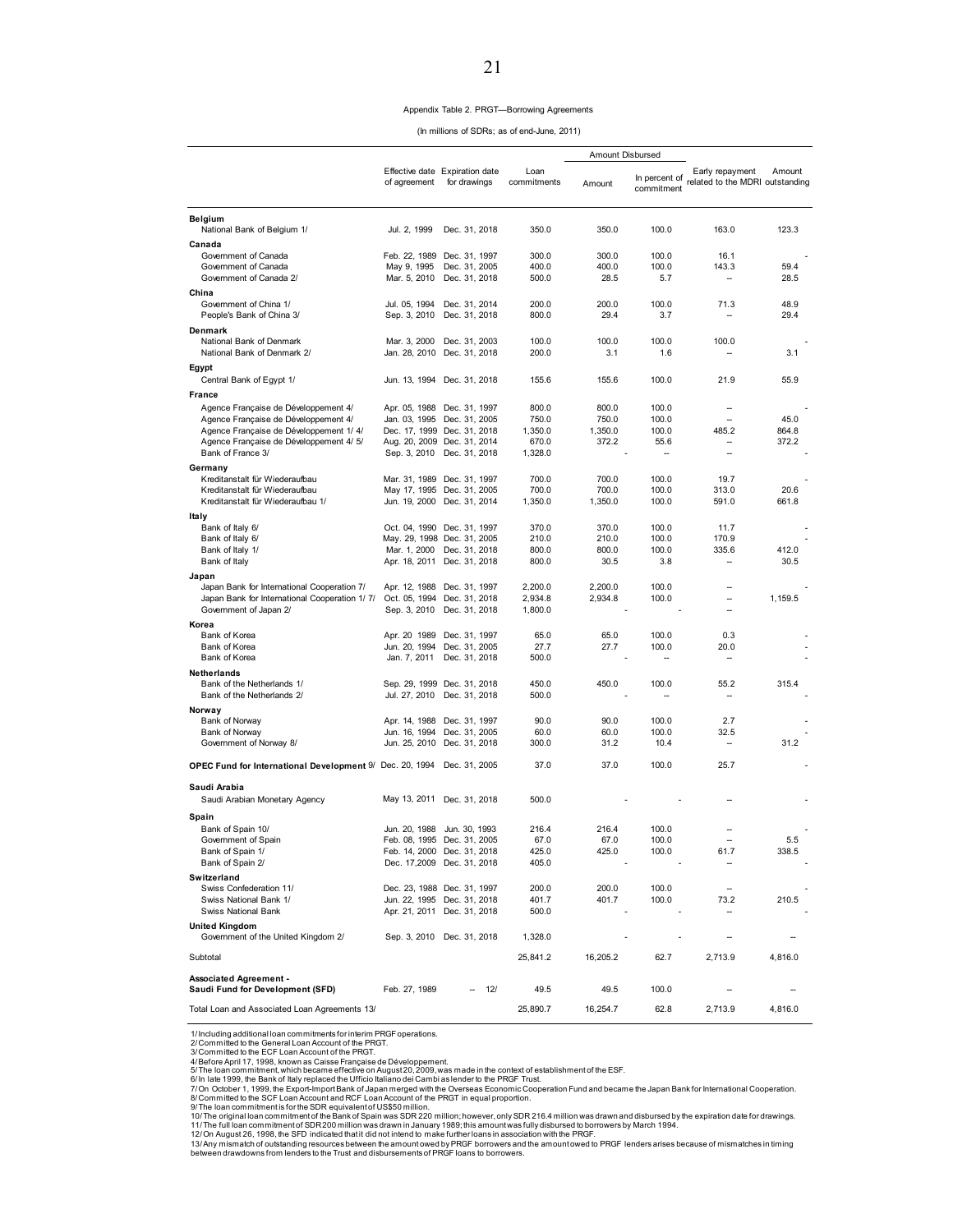#### Appendix Table 3. PRGT—Subsidy Agreements 1/ (In millions of SDRs; as of end-August 2011)

|                                                      |                                |                             |            |                           |                | Interest   |                     |
|------------------------------------------------------|--------------------------------|-----------------------------|------------|---------------------------|----------------|------------|---------------------|
|                                                      | Effective date of              |                             |            | Deposit/Investment Amount |                | Rate       | Maturity            |
|                                                      | agreement                      | Vehicle 2/                  | Agreed     | Received                  | Outstanding    | (percent)  | (years)             |
|                                                      |                                |                             |            |                           |                |            |                     |
| Austria<br>Austrian National Bank                    | Jun. 8, 1988                   | Admin. Account              | 60.0       | 60.0                      |                | 0.5        | $5\frac{1}{2} - 10$ |
| Austrian National Bank                               | Apr. 19, 1994                  | Admin. Account              | 50.0       | 50.0                      | L.             | 0.5        | $5\frac{1}{2} - 10$ |
|                                                      |                                |                             |            |                           |                |            |                     |
| Belgium                                              |                                | Admin. Account              | 100.0      | 100.0                     |                | 0.5        | 10                  |
| National Bank of Belgium<br>National Bank of Belgium | Jun. 30, 1989<br>Apr. 21, 1994 | Admin. Account              | 80.0       | 80.0                      |                | 0.5        | 10                  |
|                                                      |                                |                             |            |                           |                |            |                     |
| <b>Botswana</b>                                      |                                |                             |            |                           |                |            |                     |
| Bank of Botswana 3/4/                                | Jun. 30, 1994                  | Admin. Account              | 6.9        | 6.9                       |                | 2.0        | 10                  |
| Chile                                                |                                |                             |            |                           |                |            |                     |
| Banco Central de Chile                               | Aug. 24, 1994                  | Admin. Account              | 15.0       | 15.0                      |                | 0.5        | 5                   |
| China                                                |                                |                             |            |                           |                |            |                     |
| People's Bank of China                               | Aug. 23, 2011                  | General Subsidy             | 100.0      | 100.0                     | 100.0          | 0.1        | $6\frac{1}{4}$      |
| Greece                                               |                                |                             |            |                           |                |            |                     |
| <b>Bank of Greece</b>                                | Nov. 30, 1988                  | Admin. Account              | 35.0       | 35.0                      |                | 0.5        | $5\frac{1}{2} - 10$ |
| <b>Bank of Greece</b>                                | Apr. 22, 1994                  | Admin. Account              | 35.0       | 35.0                      |                | 0.5        | $5\frac{1}{2} - 10$ |
| Indonesia                                            |                                |                             |            |                           |                |            |                     |
| Bank Indonesia 5/                                    | Jun. 23, 1994                  | Admin. Account              | 25.0       | 25.0                      |                | ÷.         | 10                  |
| Iran, Islamic Republic of                            |                                |                             |            |                           |                |            |                     |
| Central Bank of Iran                                 | May 24, 1994                   | Admin. Account              | 5.0        | 5.0                       |                | 0.5        | 10                  |
|                                                      |                                |                             |            |                           |                |            |                     |
| Malaysia                                             | May 17, 1988                   | Subsidy Account             | 40.0       | 40.0                      |                | 0.5        | 10                  |
| Bank Negara Malaysia<br>Bank Negara Malaysia 4/      | Jun. 30, 1994                  | Subsidy Account             | 40.0       | 40.0                      |                | 2.0        | 10                  |
|                                                      |                                |                             |            |                           |                |            |                     |
| Malta                                                |                                |                             |            |                           |                |            |                     |
| Central Bank of Malta                                | Dec. 13, 1989                  | Subsidy Account             | 1.4<br>1.4 | 1.4<br>1.4                | $\overline{a}$ | 0.5<br>0.5 | 13<br>13            |
| Central Bank of Malta                                | May 27, 1994                   | PRGF-ESF<br>Subsidy Account |            |                           |                |            |                     |
|                                                      |                                |                             |            |                           |                |            |                     |
| Pakistan<br>State Bank of Pakistan 6/                | Apr. 21, 1994                  | <b>ECF Subsidy</b>          | 10.0       | 10.0                      |                | 0.5        | 16                  |
|                                                      |                                | Account                     |            |                           |                |            |                     |
|                                                      |                                |                             |            |                           |                |            |                     |
| Peru                                                 |                                |                             |            |                           |                |            | 7                   |
| Banco Central de Reserva del Peru 7/ Jan. 29, 2010   |                                | General Subsidy<br>Account  | 6.1        | 6.1                       | 6.1            | 0.1        |                     |
|                                                      |                                |                             |            |                           |                |            |                     |
| Portugal                                             |                                |                             |            |                           |                |            |                     |
| Banco do Portugal                                    | May 5, 1994                    | Admin. Account              | 13.1       | 13.1                      |                | 0.5        | $6 - 10$            |
| Saudi Arabia                                         |                                |                             |            |                           |                |            |                     |
| The Saudi Fund for Development and                   | April 11, 2006                 | General Subsidy             | 132.6      | 93.0                      | 93.0           | 0.5        | 15%                 |
| the Kingdom of Saudi Arabia 8/                       |                                | Account                     |            |                           |                |            |                     |
| Singapore                                            |                                |                             |            |                           |                |            |                     |
| Monetary Authority of Singapore                      | Nov. 4, 1988                   | Subsidy Account             | 40.0       | 40.0                      |                | 2.0        | 10                  |
| Monetary Authority of Singapore 4/                   | May 20, 1994                   | Subsidy Account             | 40.0       | 40.0                      |                | 2.0        | 10                  |
| Spain                                                |                                |                             |            |                           |                |            |                     |
| Government of Spain 9/                               | Feb. 8, 1995                   | General Subsidy             | 60.3       | 56.6                      | 12.9           | 0.5        | 10                  |
|                                                      |                                | Account                     |            |                           |                |            |                     |
| Thailand                                             |                                |                             |            |                           |                |            |                     |
| Bank of Thailand                                     | Jun. 14, 1988                  | Subsidy Account             | 20.0       | 20.0                      |                | 2.0        | 10                  |
| Bank of Thailand                                     | Apr. 22, 1994                  | Subsidy Account             | 40.0       | 40.0                      | ÷.             | 2.0        | 10                  |
| <b>Trinidad and Tobago</b>                           |                                |                             |            |                           |                |            |                     |
| Government of Trinidad and Tobago                    | Dec. 7, 2006                   | <b>ECF Subsidy</b>          | 3.0        | 3.0                       | 3.0            | 1.0        | 10                  |
|                                                      |                                | Account                     |            |                           |                |            |                     |
| <b>Tunisia</b>                                       |                                |                             |            |                           |                |            |                     |
| Banque Centrale de Tunisie 10/                       | May 4, 1994                    | Subsidy Account             | 3.6        | 3.6                       |                | 0.5        | 10                  |
|                                                      |                                |                             |            |                           |                |            |                     |
| Uruguay<br>Banco Central del Uruguay 11/             | Jul. 7, 1994                   | Subsidy Account             | 7.2        | 7.2                       |                |            | 10                  |
| Banco Central del Uruguay                            | Mar. 11, 2010                  | General Subsidy             | 2.0        | 2.0                       | 2.0            |            | 10                  |
|                                                      |                                | Account                     |            |                           |                |            |                     |
|                                                      |                                |                             |            |                           |                |            |                     |
| Total                                                |                                |                             | 972.5      | 929.3                     | 217.0          |            |                     |

1/ Subsidy contributions to the PRG Trust result from the difference between the investment income on contributions and the below market rate of interest paid to contributors.

2/ As a result of renaming of the PRG Trust and its subsidy accounts in January 2010, the name of subsidy account shown represents the current name of the account for deposits/investments that have not yet expired, and the old name of the account for deposits/investments that have been repaid.

3/ Equivalent of US\$10 million (at the exchange rate of June 29, 1994).

4/ The Fund made early repayments to Botswana, Malaysia, and Singapore on March 1, 2004.

5/ Interest rate paid is equivalent to the return on investment by the Fund on this deposit (net of any costs), less 2.0 percent per annum. If the interest rate obtained is less than 2.0 per annum, the deposit shall bear zero interest.

6/ All the deposits will be repaid together at the end of sixteen years after the date of the first deposit.

7/ Interest rate paid is 0.1 percent per annum until a subsidy contribution of SDR 1.2 million (end-2008 NPV) is reached. No interest will

be paid if net investment eamings are lower than 0.1 percent per annum.<br>8/ Including (i) a new investment of SDR 38.2 million; and (ii) a rollover of two investments of SDR 49.8 million and SDR 27.9 million and of the deposit of SDR 16.7 million from the PRG-HIPC Trust upon their maturities in 2011, 2011-14, and 2018, respectively.<br>Following the Saudi authorities' confirmation, actual rollovers temporarily held in ECF Subsid Subsidy Account of the PRGT effective August 24, 2011.

9/ The investment coincides with the repayment of each of the first nine (out of ten) semiannual installments of a drawing of the PRGT loan of SDR 67 million from the Government of Spain (the Instituto de Crédito Oficial).

10/ Equivalent of US\$5 million (at the exchange rate of May 11, 1994).

11/ Interest rate paid is equivalent to the return on this investment by the Fund (net of any costs), less 2.6 percent per annum. If the<br>interest rate obtained by the Fund is 2.6 percent per annum or less, the investment s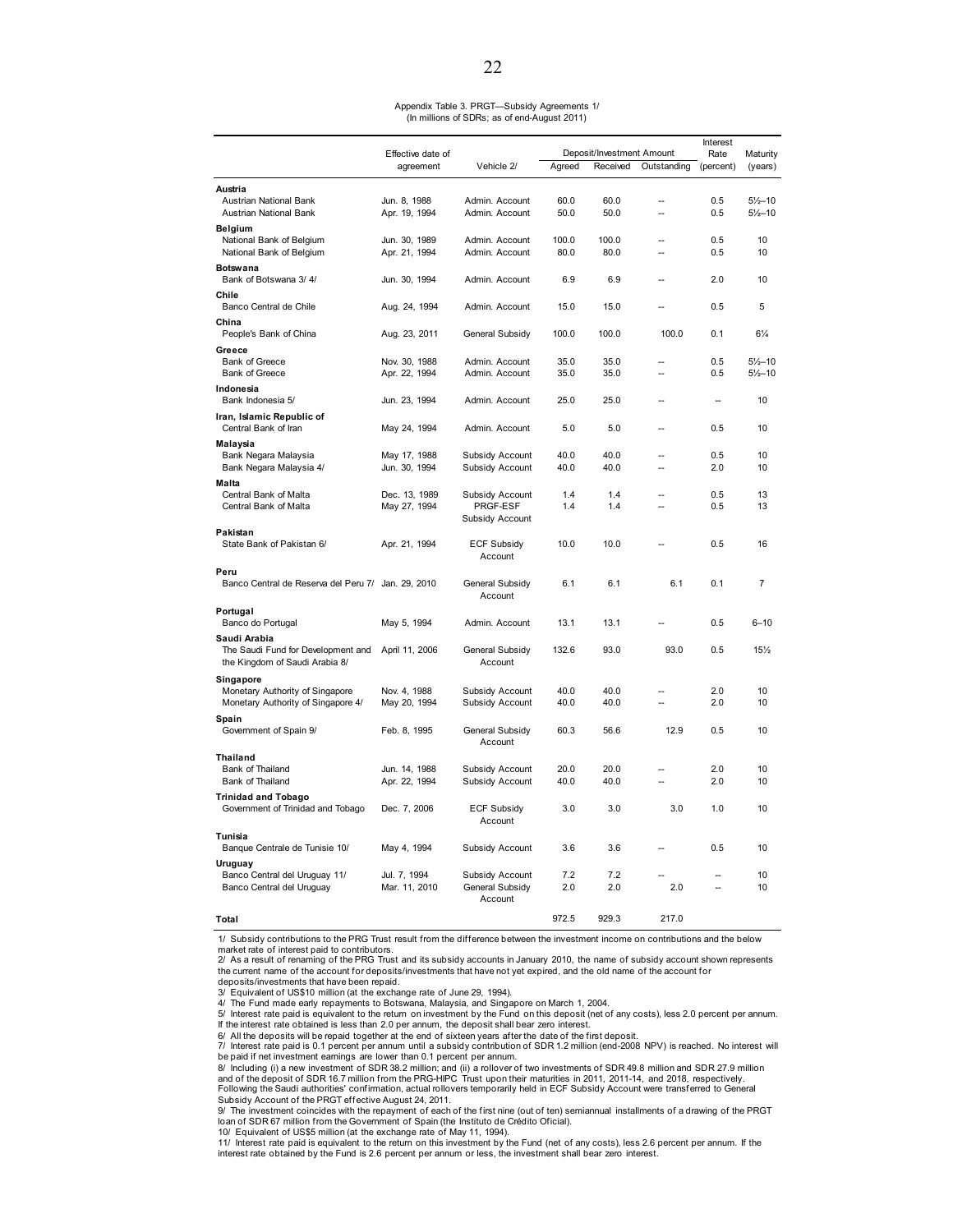|                  | Reserve Account<br>balance             | Outstanding<br><b>PRGT</b> credit | Reserve coverage ratio<br>(In percent) |
|------------------|----------------------------------------|-----------------------------------|----------------------------------------|
|                  | (A)                                    | (B)                               | (A)/(B)                                |
| 1988             | 169                                    | 103                               | 164.1                                  |
| 1989             | 272                                    | 510                               | 53.3                                   |
| 1990             | 395                                    | 795                               | 49.7                                   |
| 1991             | 513                                    | 1,320                             | 38.9                                   |
| 1992             | 630                                    | 1,786                             | 35.3                                   |
| 1993             | 793                                    | 2,005                             | 39.6                                   |
| 1994             | 1,009                                  | 2,786                             | 36.2                                   |
| 1995             | 1,336                                  | 3,919                             | 34.1                                   |
| 1996             | 1,716                                  | 4,446                             | 38.6                                   |
| 1997             | 2,093                                  | 4,892                             | 42.8                                   |
| 1998             | 2,345                                  | 5,421                             | 43.3                                   |
| 1999             | 2,548                                  | 5,820                             | 43.8                                   |
| 2000             | 2,714                                  | 5,773                             | 47.0                                   |
| 2001             | 2,917                                  | 5,971                             | 48.9                                   |
| 2002             | 3,079                                  | 6,636                             | 46.4                                   |
| 2003             | 3,115                                  | 6,703                             | 46.5                                   |
| 2004             | 3,174                                  | 6,632                             | 47.9                                   |
| 2005             | 3,285                                  | 6,185                             | 53.1                                   |
| 2006             | 3,392                                  | 3,656 1/                          | 92.8                                   |
| 2007             | 3,557                                  | 3,673                             | 96.8                                   |
| 2008             | 3,818                                  | 3,895                             | 98.0                                   |
| 2009             | 3,926                                  | 4,965                             | 79.1                                   |
| 2010             | 3,967                                  | 5,068                             | 78.3                                   |
| June 2011        | 3,929                                  | 4,799                             | 81.9                                   |
| Memorandum item: |                                        |                                   |                                        |
|                  | PRGT repayments: July 2011 - June 2012 |                                   | 402                                    |

#### Appendix Table 4. PRGT Reserve Account Coverage (In millions of SDRs; end-period)

1/ The decline in total PRGT credit outstanding by about 40 percent from 2005 reflects early repayments arising from the delivery of HIPC and MDRI debt relief.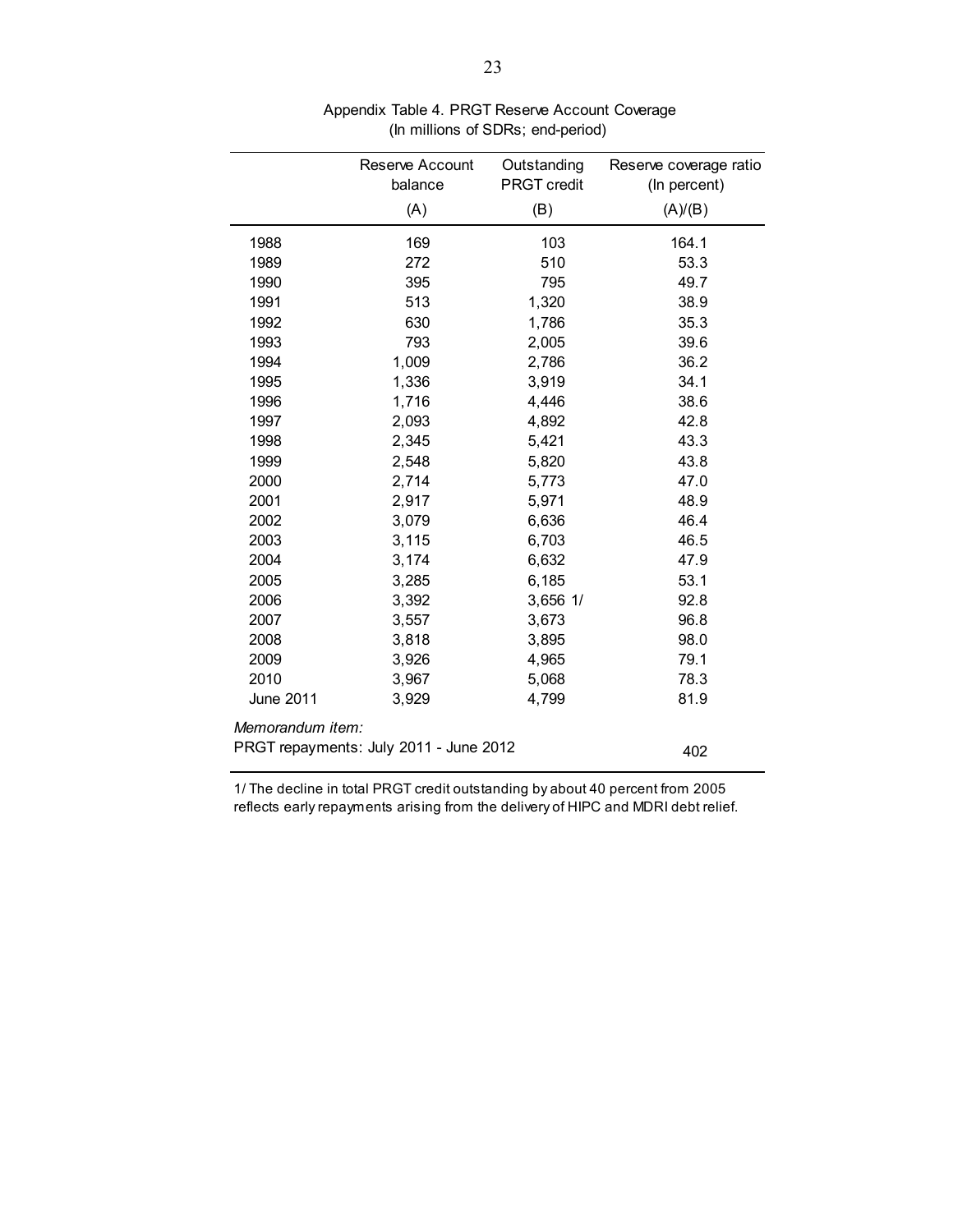| Contributor                                   | Date of<br>pledge | Contribution<br>pledged | <b>SDR</b><br>equivalent 1/ | Contribution<br>received |
|-----------------------------------------------|-------------------|-------------------------|-----------------------------|--------------------------|
|                                               |                   |                         |                             |                          |
| Sub-Account 1: EPCA subsidization only        |                   |                         |                             |                          |
| Belgium                                       | Mar. 2002         | SDR 0.63                | 0.6                         | 0.6                      |
| Canada                                        | Oct. 2002         | Can\$ 3.25              | 1.7                         | 1.7                      |
| Norway                                        | Jun. 2002         | <b>SDR 3.0</b>          | 3.0                         | 3.0                      |
| Sweden                                        | Jan. 2002         | <b>SDR 0.8</b>          | 0.8                         | 0.8                      |
| Switzerland                                   | Mar. 2002         | <b>US\$ 1.0</b>         | 0.8                         | 0.8                      |
| United Kingdom                                | Oct. 2002         | £2.5                    | 2.9                         | 2.9                      |
| <b>Sub Total</b>                              |                   |                         | 9.7                         | 9.7                      |
| Sub-Account 2: ENDA subsidization only        |                   |                         |                             |                          |
| Australia                                     | Jun. 2005         | Aus\$ 2.0               | 1.1                         | 1.1                      |
| Austria 2/                                    | Apr. 2005         | <b>SDR 1.3</b>          | 0.6                         | 0.6                      |
| Canada                                        | Feb. 2005         | Can\$ 5.0               | 2.9                         | 2.9                      |
| China                                         | May 2005          | <b>US\$ 2.0</b>         | 14                          | 1.4                      |
| Germany 3/                                    | Nov. 2005         | Euro 1.65               | 1.4                         | 1.4                      |
| India                                         | Feb. 2005         | <b>SDR 1.5</b>          | 1.5                         | 1.5                      |
| Ireland                                       | Nov. 2006         | Euro 0.5                | 0.4                         | 0.4                      |
| Japan                                         | Apr. 2005         | <b>US\$ 2.5</b>         | 1.7                         | 1.7                      |
| Russia                                        | Feb. 2005         | <b>US\$ 1.5</b>         | 1.0                         | 1.0                      |
| Saudi Arabia                                  | Apr. 2005         | <b>US\$4.0</b>          | 2.6                         | 1.3                      |
| Switzerland                                   | Feb. 2005         | <b>US\$ 2.0</b>         | 1.4                         | 1.4                      |
| <b>Sub Total</b>                              |                   |                         | 15.9                        | 14.7                     |
| Sub-Account 3: Subsidization of EPCA and ENDA |                   |                         |                             |                          |
| France                                        | Jan. 2005         | Euro 1.5                | 1.2                         | 1.2                      |
| Korea                                         | Jul. 2009         | KRW 1,000               | 0.5                         | 0.5                      |
| Luxembourg 4/                                 | Feb. 2005         | Euro 1.25               | 1.1                         | 1.1                      |
| Luxembourg                                    | Nov. 2008         | Euro 0.5                | 0.5                         | 0.5                      |
| Netherlands 5/                                | Mar. 2002         | <b>US\$ 2.0</b>         | 1.5                         | 1.5                      |
| Netherlands                                   | Mar. 2005         | <b>US\$ 2.0</b>         | 1.4                         | 1.4                      |
| Norway                                        | Feb. 2005         | <b>NKr 10.0</b>         | 1.1                         | 1.1                      |
| Sweden                                        | Feb. 2005         | US\$ 10.0               | 6.6                         | 6.6                      |
| United Kingdom                                | Feb. 2005         | £1.0                    | 1.2                         | 1.2                      |
| <b>Sub Total</b>                              |                   |                         | 15.1                        | 15.1                     |
| Total                                         |                   |                         | 40.8                        | 39.5                     |
| Memorandum item:                              |                   |                         |                             |                          |
| Pledges made since beginning of 2005          | 29.6              | 28.3                    |                             |                          |

Appendix Table 5. Subsidy Contributions for Emergency Assistance (In millions of currencies; as of end-June 2011)

1/ For contributions which have been fully received, the SDR equivalent is the actual SDR amount received using the exchange rate on the value date. For contributions that are not yet disbursed, the SDR equivalent is calculated using the exchange rate at end-June 2011.

2/ Reflecting investment income to be generated on a deposit agreement, effective May 2006.

3/ To subsidize the rate of charge on purchases by Sri Lanka and Maldives under ENDA following the 2004 Tsunami.

4/ Existing contribution, previously earmarked for ENDA.

5/ Existing contribution, previously earmarked for EPCA.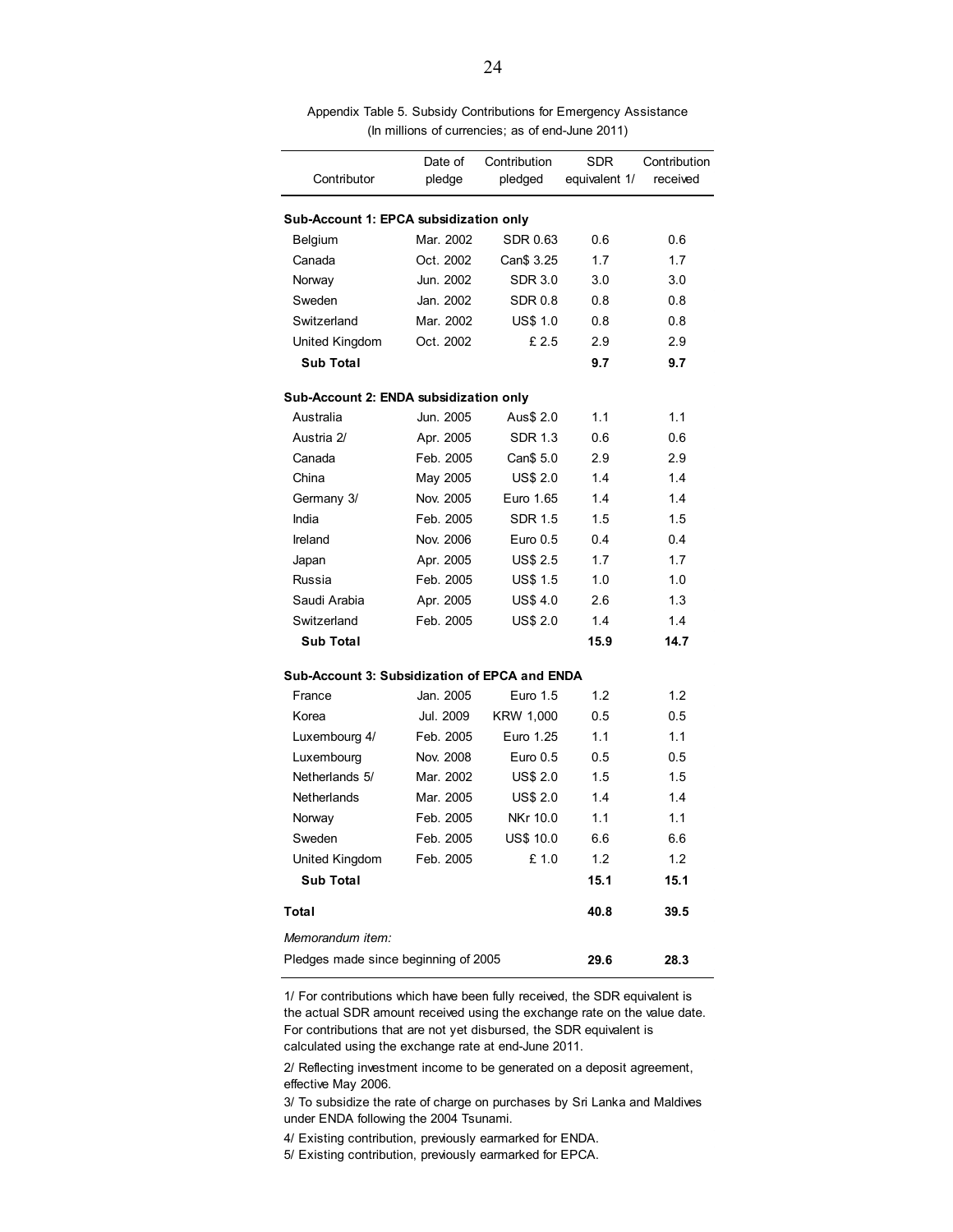| Appendix Table 6. Implementation of the HIPC Initiative |  |
|---------------------------------------------------------|--|
| (In millions of SDRs; end-June 2011)                    |  |

|                |                                        | Decision | Completion    |                |                                      |  |
|----------------|----------------------------------------|----------|---------------|----------------|--------------------------------------|--|
|                |                                        | point    | point         |                | Amount committed Amount disbursed 1/ |  |
|                | <b>Completion point countries (32)</b> |          |               | 2,333          | 2,513                                |  |
| 1              | Afghanistan 2/                         | Jul-07   | Jan-10        |                |                                      |  |
| $\overline{2}$ | <b>Benin</b>                           | Jul-00   | Mar-03        | 18             | 20                                   |  |
| 3              | <b>Bolivia</b>                         | Feb-00   | $Jun-01$      | 62 3/          | 65                                   |  |
| 4              | <b>Burkina Faso</b>                    | Jul-00   | Apr-02        | 44 3/          | 46                                   |  |
| 5              | <b>Burundi</b>                         | Aug-05   | Jan-09        | 19             | 22                                   |  |
| 6              | Cameroon                               | Oct-00   | Apr-06        | 29             | 34                                   |  |
| 7              | Central African Republic               | Sep-07   | <b>Jun-09</b> | 17             | 18                                   |  |
| 8              | Congo, Dem. Rep. of                    | $Jul-03$ | $Jul-10$      | 280            | 331                                  |  |
| 9              | Congo, Rep. of                         | Mar-06   | $Jan-10$      | 5              | 6                                    |  |
| 10             | Ethiopia                               | Nov-01   | Apr-04        | 45             | 47                                   |  |
| 11             | Gambia, The                            | Dec-00   | Dec-07        | 2              | 2                                    |  |
| 12             | Ghana                                  | Feb-02   | Jul-04        | 90             | 94                                   |  |
| 13             | Guinea-Bissau                          | Dec-00   | Dec-10        | 9              | 9                                    |  |
| 14             | Guyana                                 | Nov-00   | $Dec-03$      | 57 3/          | 60                                   |  |
| 15             | Haiti                                  | Nov-06   | <b>Jun-09</b> | $\overline{c}$ | $\overline{c}$                       |  |
| 16             | Honduras                               | Jun-00   | Apr-05        | 23             | 26                                   |  |
| 17             | Liberia                                | Mar-08   | <b>Jun-10</b> | 441            | 452                                  |  |
| 18             | Madagascar                             | Dec-00   | Oct-04        | 14.7           | 16                                   |  |
| 19             | Malawi                                 | Dec-00   | Aug-06        | 33             | 37                                   |  |
| 20             | Mali                                   | Sep-00   | Mar-03        | 46 3/          | 49                                   |  |
| 21             | Mauritania                             | Feb-00   | Jun-02        | 35             | 38                                   |  |
| 22             | Mozambique                             | Apr-00   | Sep-01        | 107 3/         | 108                                  |  |
| 23             | Nicaragua                              | $Dec-00$ | Jan-04        | 64             | 71                                   |  |
| 24             | Niger                                  | $Dec-00$ | Apr-04        | 31             | 34                                   |  |
| 25             | Rwanda                                 | Dec-00   | Apr-05        | 47             | 51                                   |  |
| 26             | São Tomé and Príncipe                  | Dec-00   | Mar-07        | 1              | 1                                    |  |
| 27             | Senegal                                | Jun-00   | Apr-04        | 34             | 38                                   |  |
| 28             | Sierra Leone                           | Mar-02   | Dec-06        | 100            | 107                                  |  |
| 29             | Tanzania                               | Apr-00   | Nov-01        | 89             | 96                                   |  |
| 30             | Togo                                   | Nov-08   | Dec-10        | 0.2            | 0.2                                  |  |
| 31             | Uganda                                 | Feb-00   | May-00        | 120 3/         | 122                                  |  |
| 32             | Zambia                                 | Dec-00   | Apr-05        | 469            | 508                                  |  |
|                | Decision point countries (4)           |          |               | 67             | 29                                   |  |
| 33             | Chad                                   | May-01   | Floating      | 14             | 9                                    |  |
| 34             | Comoros                                | $Jul-10$ | Floating      | 3              | $\overline{\phantom{a}}$             |  |
| 35             | Cote d'Ivoire                          | Apr-09   | Floating      | 25 4/          | 10                                   |  |
| 36             | Guinea                                 | $Dec-00$ | Floating      | 24             | 10                                   |  |
|                | Pre-decision point countries (2)       |          |               |                |                                      |  |
| 37             | Eritrea                                | $\cdots$ | .             | $\cdots$       | $\cdots$                             |  |
| 38             | Kyrgyz Republic 5/                     | $\cdots$ | $\cdots$      | $\cdots$       | $\cdots$                             |  |
|                | Protracted arrears cases (2)           |          |               |                |                                      |  |
| 39             | Somalia                                | .        | .             | $\cdots$       | $\cdots$                             |  |
| 40             | Sudan                                  | .        | .             | $\cdots$       | $\cdots$                             |  |
| Total          |                                        |          |               | 2,416 6/       | 2,542                                |  |

1/ Includes the commitment made in NPV terms plus interest earned on that commitment.

2/ At the time of its decision point, Afghanistan did not have any outstanding eligible debt.

3/ Includes commitment under the original HIPC Initiative.

4/ Amount committed to Côte d'Ivoire under the enhanced HIPC Initiative only.

5/ The Kyrgyz Republic decided not to avail itself of debt relief under the HIPC Initiative.

6/ Also includes SDR 17 million committed to Côte d'Ivoire under the original HIPC Initiative.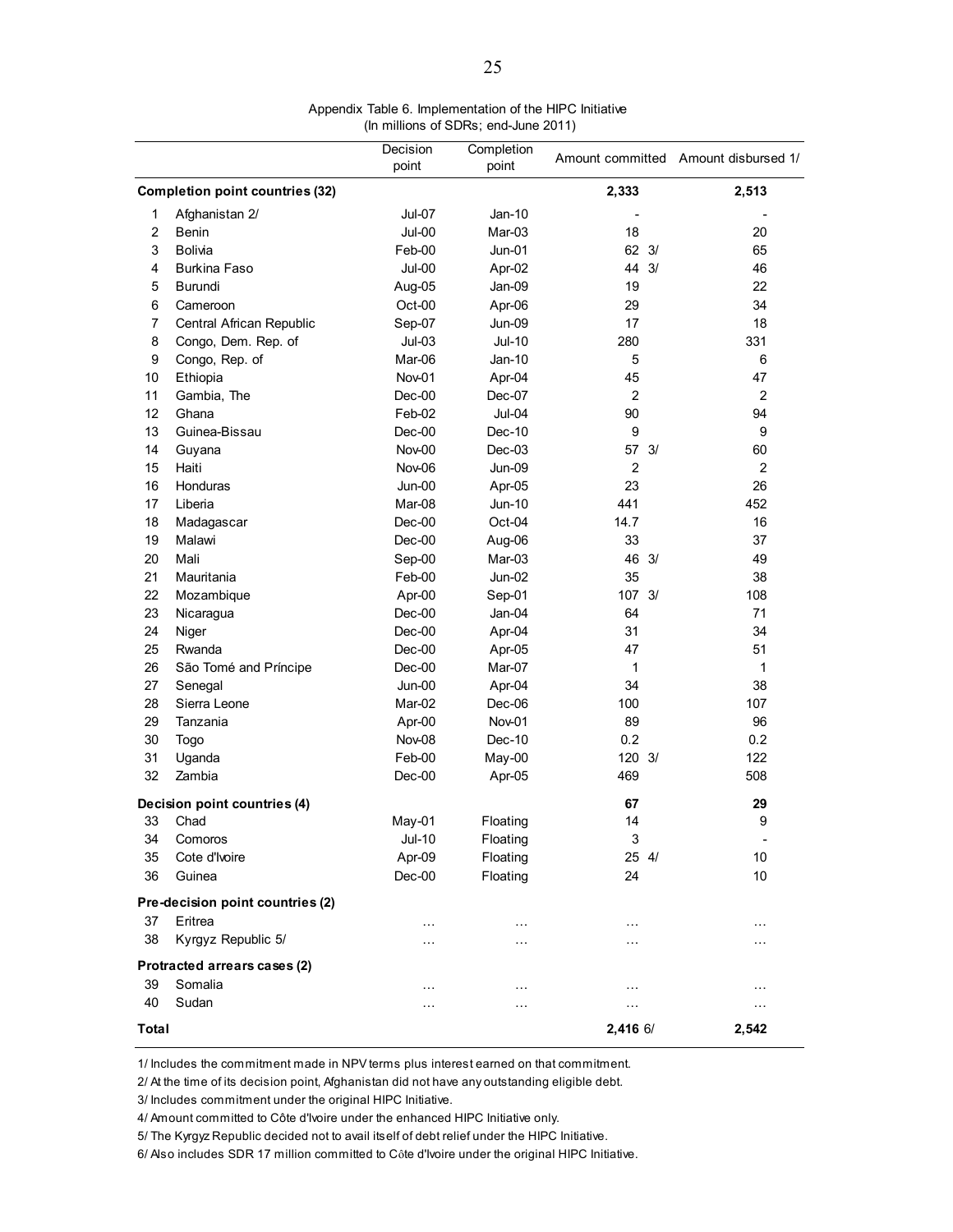|       |                           | Delivery      | Fund credit from                      | Financed by                      | Remaining               |                          | Financed by             |
|-------|---------------------------|---------------|---------------------------------------|----------------------------------|-------------------------|--------------------------|-------------------------|
|       |                           | date          | disbursements prior<br>to end-2004 1/ | HIPC umbrella<br>sub-accounts 2/ | MDRI-eligible<br>credit | <b>MDRI-I</b><br>Trust   | <b>MDRI-II</b><br>Trust |
|       |                           |               | (A)                                   | (B)                              | $(C=A-B=D+E)$           | (D)                      | (E)                     |
|       | HIPC countries (29) 3/    |               | 3,406                                 | 1,097                            | 2,308                   | 1,220                    | 1,088                   |
| 1     | Benin                     | Jan-06        | 36                                    | 2                                | 34                      |                          | 34                      |
| 2     | <b>Bolivia</b>            | Jan-06        | 161                                   | 6                                | 155                     | $\overline{a}$           | 155                     |
| 3     | Burkina Faso              | Jan-06        | 62                                    | 5                                | 57                      | 57                       |                         |
| 4     | <b>Burundi</b>            | Feb-09        | 26                                    | 17                               | 9                       | 9                        |                         |
| 5     | Cameroon                  | Apr-06        | 173                                   | 24                               | 149                     | $\overline{\phantom{a}}$ | 149                     |
| 6     | Central African Rep.      | <b>Jul-09</b> | 4                                     | 2                                | 2                       | 2                        |                         |
| 7     | Congo, Dem. Rep. of       | <b>Jul-10</b> | 248                                   | 248                              | 0                       |                          |                         |
| 8     | Congo, Rep. of            | Jan-10        | 7.9                                   | 3                                | 4.8                     |                          | 4.8                     |
| 9     | Ethiopia                  | Jan-06        | 112                                   | 32                               | 80                      | 80                       |                         |
| 10    | Gambia                    | Dec-07        | 9                                     | $\overline{2}$                   | $\overline{7}$          | $\overline{7}$           |                         |
| 11    | Ghana                     | Jan-06        | 265                                   | 45                               | 220                     | 220                      |                         |
| 12    | Guinea-Bissau             | Dec-10        | 0.5                                   | 0.5                              | 0                       | ÷,                       |                         |
| 13    | Guyana                    | Jan-06        | 45                                    | 13                               | 32                      |                          | 32                      |
| 14    | Honduras                  | Jan-06        | 107                                   | 9                                | 98                      |                          | 98                      |
| 15    | Liberia                   | Jun-10        | 543<br>4/                             | 427                              | 116                     | 116 4/                   |                         |
| 16    | Madagascar                | Jan-06        | 137                                   | 9                                | 128                     | 128                      |                         |
| 17    | Malawi                    | Sep-06        | 38                                    | 23                               | 15                      | 15                       |                         |
| 18    | Mali                      | Jan-06        | 75                                    | 13                               | 62                      | 62                       |                         |
| 19    | Mauritania                | Jun-06        | 33                                    | 3                                | 30                      |                          | 30                      |
| 20    | Mozambique                | Jan-06        | 107                                   | 24                               | 83                      | 83                       |                         |
| 21    | Nicaragua                 | Jan-06        | 140                                   | 49                               | 92                      |                          | 92                      |
| 22    | Niger                     | Jan-06        | 78                                    | 18                               | 60                      | 60                       |                         |
| 23    | Rwanda                    | Jan-06        | 53                                    | 33                               | 20                      | 20                       |                         |
| 24    | São Tomé and Príncipe     | Mar-07        | 1                                     | 0.4                              | 1                       | 1                        |                         |
| 25    | Senegal                   | Jan-06        | 100                                   | 6                                | 95                      |                          | 95                      |
| 26    | Sierra Leone              | Dec-06        | 117                                   | 41                               | 77                      | 77                       |                         |
| 27    | Tanzania                  | Jan-06        | 234                                   | 27                               | 207                     | 207                      |                         |
| 28    | Uganda                    | Jan-06        | 88                                    | 12                               | 76                      | 76                       |                         |
| 29    | Zambia                    | Jan-06        | 403                                   | 4                                | 398                     |                          | 398                     |
|       | Non-HIPC countries (2) 5/ |               | 126                                   |                                  | 126                     | 126                      |                         |
| 30    | Cambodia                  | Jan-06        | 57                                    |                                  | 57                      | 57                       |                         |
| 31    | Tajikistan, Rep. of       | Jan-06        | 69                                    |                                  | 69                      | 69                       |                         |
| Total |                           |               | 3,532                                 | 1,097                            | 2,434                   | 1,347                    | 1,088                   |

Appendix Table 7. Debt Relief Following Implementation of the MDRI (In millions of SDRs; end-June 2011)

1/ Amount outstanding at the completion point (net of repayments between January 1, 2005 to the completion point date).

2/ Balances available at the time of MDRI debt relief.

3/ Afghanistan, Haiti, and Togo did not have MDRI-eligible credit and did not receive MDRI debt relief.

4/ Liberia received MDRI-type (beyond-HIPC) debt relief at end-June 2010, which was financed from the Liberia Administered Account. Its eligible credit outstanding corresponds to the amount of arrears clearance to the IMF in March 2008.

5/ Non-HIPCs but qualified for MDRI debt relief with a per capita income below the US\$380 threshold.